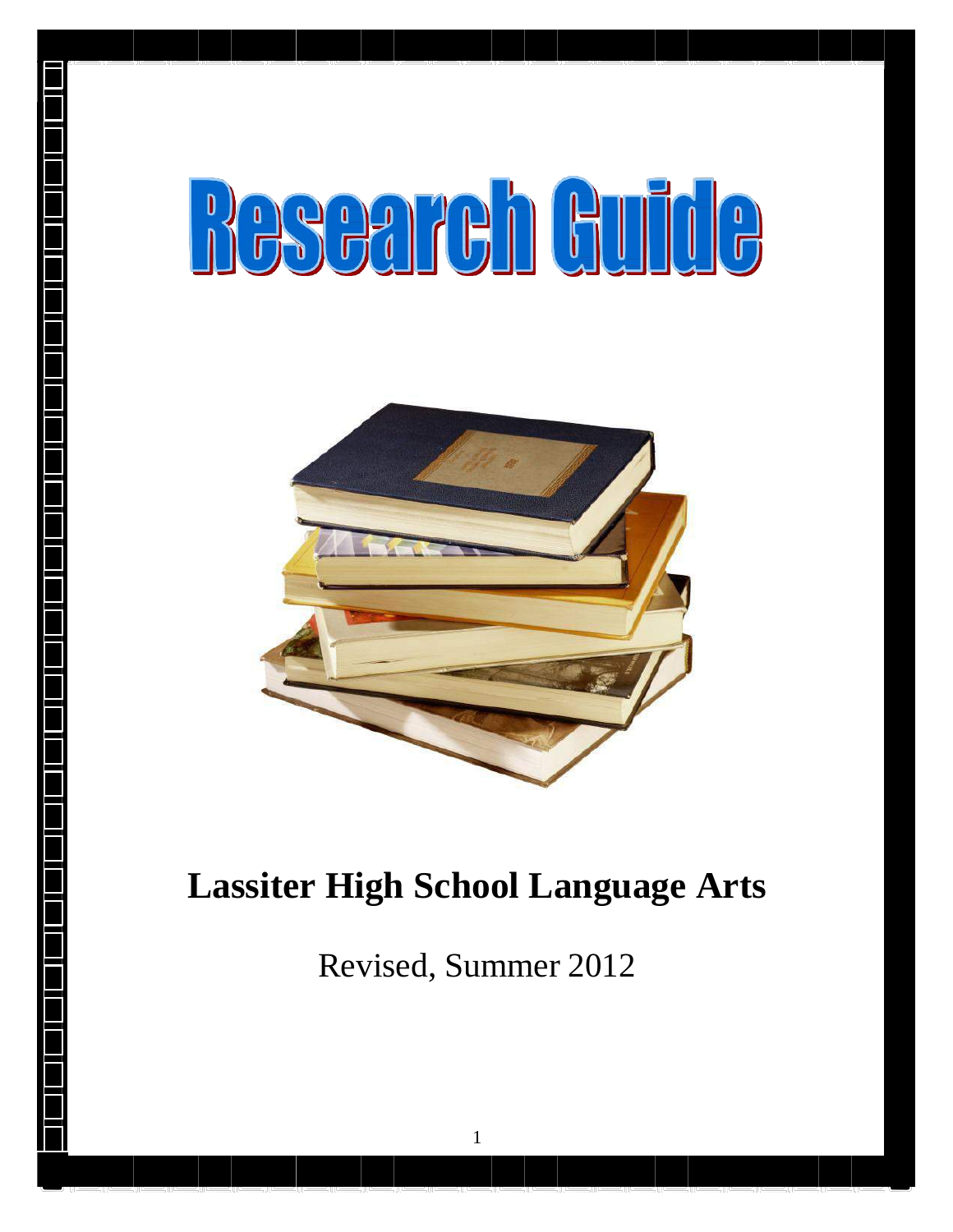## Foreword

This guide was originally prepared by Pat Lamb and Sara Moore in 1988. It was revised by Ruth Faris and Kathy Nichols in 1995. The 1997 revision, which was done by Pat Barras and Jane Frazer, incorporates revisions and additions to facilitate the use of online sources. The 1999 edition and this, the 2006 edition, represent further efforts to ensure that the guide is accurate and up-to-date. This guide is intended as a supplement and in no way supersedes the direction of the teacher who uses it, and it is intended for all grades and levels. The English Department at Wheeler High School produced the 2012 revision. The students and teachers who use this guide should avail themselves of this list, as well as other, lengthier works on research and bibliography, including the source for this compilation, the *MLA (*Modern Language Association) *Handbook for Writers of Research Papers*.

*Mary Hagan, McEachern High School Alfred Carson, Campbell High School Sandy Case, Sprayberry High School Gale Lyons, Wheeler High School Elisabeth Manguno, Walton High School Allison Paulk, McEachern High School*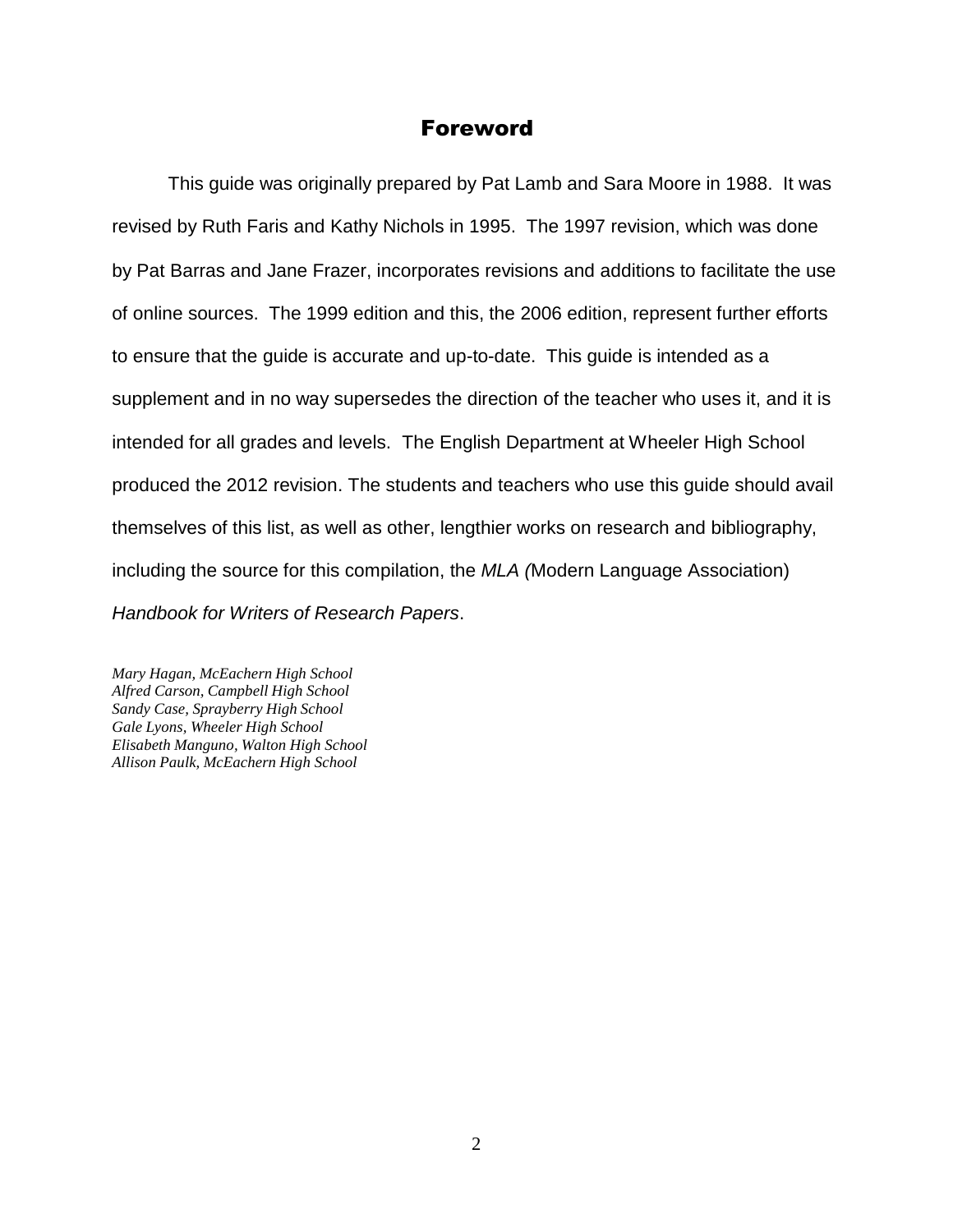## Table of Contents

| <b>Part One: Preparation and Research</b>                |  |
|----------------------------------------------------------|--|
|                                                          |  |
|                                                          |  |
|                                                          |  |
|                                                          |  |
|                                                          |  |
|                                                          |  |
|                                                          |  |
|                                                          |  |
|                                                          |  |
|                                                          |  |
|                                                          |  |
| <b>Part Two: Writing the Paper</b>                       |  |
|                                                          |  |
|                                                          |  |
| Integration and Alteration of Quoted Materials  14       |  |
| Quoting and Documenting for Literary Research Papers  17 |  |
|                                                          |  |
|                                                          |  |
| Sample Entries for the Works Cited Page and Bibliography |  |
|                                                          |  |
|                                                          |  |
|                                                          |  |
|                                                          |  |
|                                                          |  |
|                                                          |  |
|                                                          |  |
|                                                          |  |
|                                                          |  |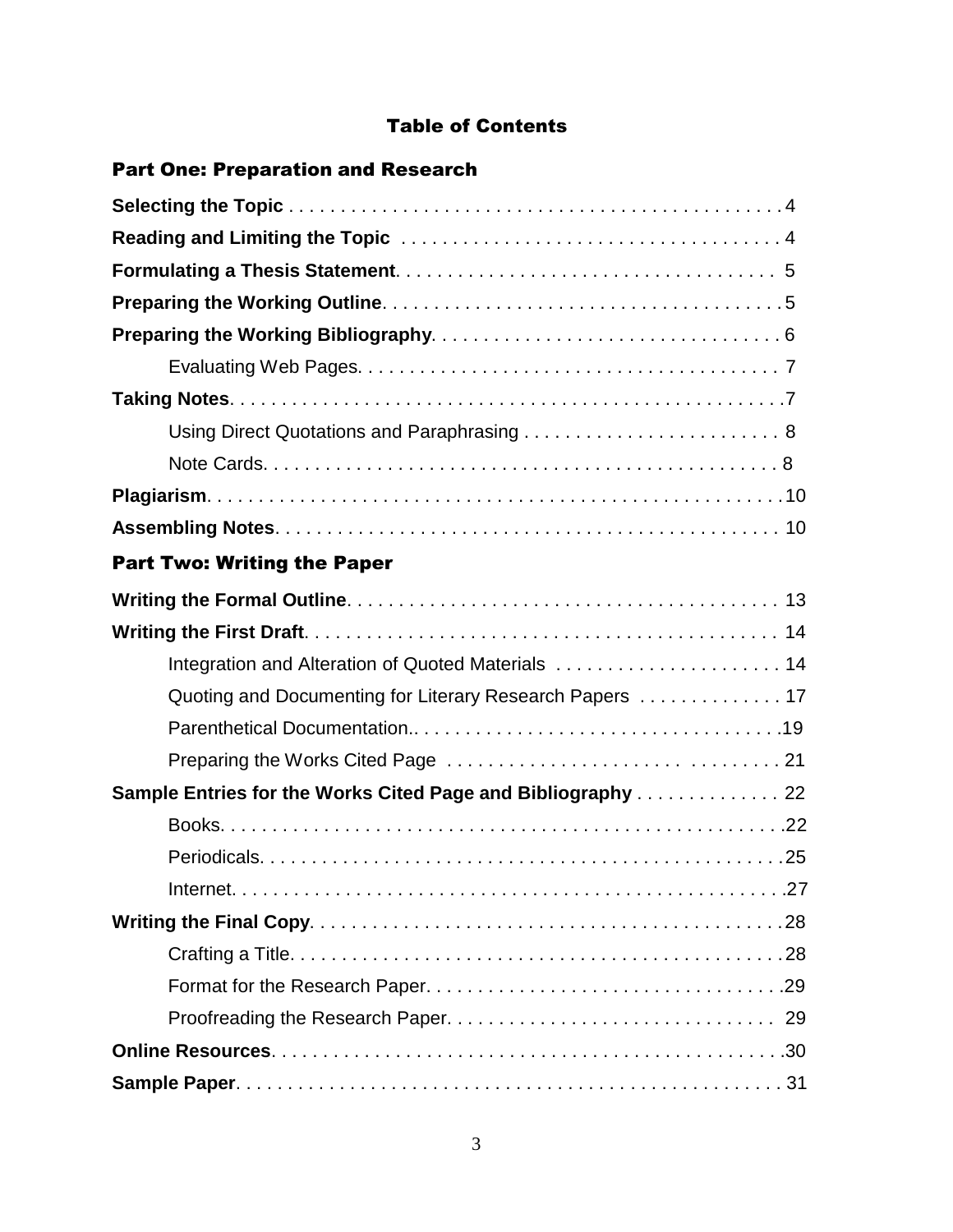# Part One: Preparation and Research

The research paper is a unique type of writing that takes skill, careful thought, and creativity. It involves **identifying a problem or asking a question** on a specific topic and then **collecting and investigating facts and opinions** about the topic from numerous sources. A research paper is different from a report in that the research paper writer **must go one step beyond the mere summary of facts** and **inject analytical or interpretive commentary** on the subject, **relying on the thoughts of others** to support or clarify conclusions.

Eight steps guide the writer through the research paper process:

- 1. Selecting the topic
- 2. Reading and limiting the topic
- 3. Formulating a thesis statement and working outline
- 4. Preparing a working bibliography
- 5. Taking notes
- 6. Assembling notes and writing the formal outline
- 7. Writing the first draft and preparing the Works Cited page
- 8. Writing the final copy

# Selecting the Topic

The teacher may suggest possible topics, or the student may be allowed to choose a topic of interest. In either case, use these guidelines to choose the topic. Select a topic

- 1. that is suitable for serious research.
- 2. with ample reference material.
- 3. that can be presented objectively.
- 4. that is more than a biographical treatment.
- 5. that will allow interpretation(s).

If the paper is based on literature, the student **must have a thorough understanding** of the poem, play, novel, or short story. Students may choose an **analytical, thematic, critical**, or **comparative** approach to writing the paper. Students should distinguish between **primary and secondary** sources.

- $\checkmark$  A **primary source** is the work itself, such as "Thanatopsis," Martin Luther King, Jr.'s "I Have a Dream," *The Red Badge of Courage,* or *Macbeth*.
- $\checkmark$  A **secondary source** is a work written about a primary source. Examples include critical commentaries such as Thomas DeQuincey's essay "On the Knocking at the Gate of *Macbeth*" or critical essays in *Contemporary Literary Criticism*.

# Reading and Limiting the Topic

**Introductory reading** helps narrow the topic.

- $\checkmark$  Do introductory reading on the subject. Introductory reading provides a framework for the topic, allows the writer to set boundaries, and enables the researcher to focus on the important points of the topic.
- $\checkmark$  Introductory reading can span a variety of sources, including articles in encyclopedias, chapters in textbooks, histories, or specialized reference books such as *Contemporary Literary Criticism*.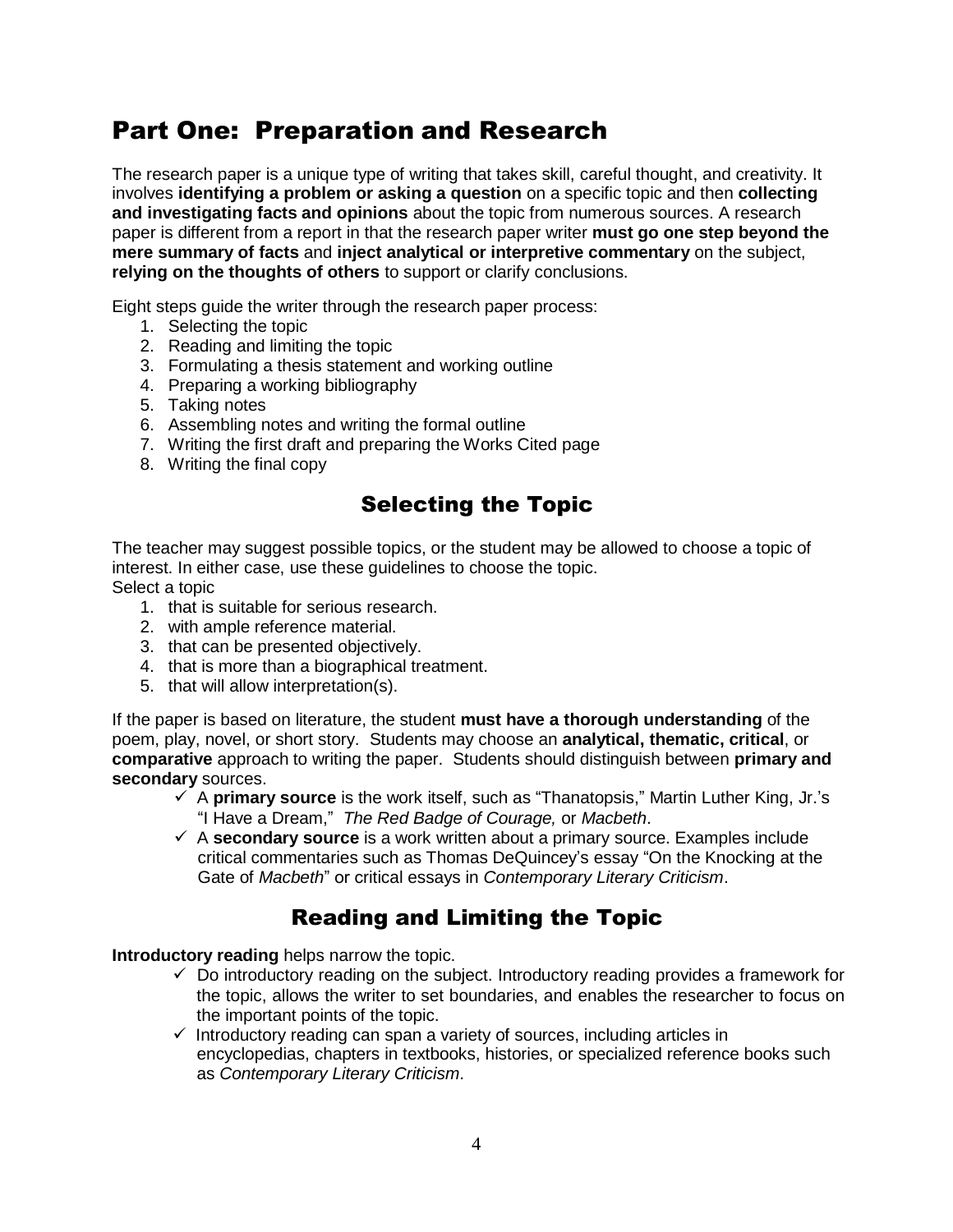*Note: General encyclopedias may be used only for introductory reading, not as sources for the paper itself.*

Following are examples that show the progression in narrowing a topic using introductory reading as a guide.

| <b>Social Issues Topic</b> |                                                                                             |
|----------------------------|---------------------------------------------------------------------------------------------|
| <b>General Topic:</b>      | violence                                                                                    |
| Narrowed Topic:            | violence in the media                                                                       |
| Narrowed More:             | violence on television                                                                      |
| <b>Appropriate Topic:</b>  | the implications of violence on television                                                  |
| <b>Literature Topic</b>    |                                                                                             |
| General Topic:             | <b>The Scarlet Letter</b>                                                                   |
| Narrowed Topic:            | one aspect of The Scarlet Letter. literary devices                                          |
| Narrowed More:             | one literary device: symbolism                                                              |
| <b>Appropriate Topic:</b>  | the scaffold as a symbolic element in The Scarlet Letter                                    |
|                            | The student may discover that further restriction is needed after reading and taking notes. |

# Formulating a Thesis Statement

A preliminary thesis statement, which is the main idea or argument of the paper, will help to limit the scope of the research. Before beginning in-depth research, it is necessary to write a sentence that expresses the central focus of the paper; however, the thesis may continue to evolve as work continues.

#### **A good thesis should**

- **state the main idea in a declarative sentence.**
- **limit the subject.**
- **establish an investigative edge.**
- $\checkmark$  point to the conclusion.
- **conform to the evidence.**

#### **Example 1:**

As an epic hero, Beowulf exhibits physical courage, demonstrates mental agility, and reflects the ideals of his culture.

#### **Example 2:**

Edgar Allan Poe's characterization of Montresor in "The Cask of Amontillado" suggests the theme that humanity is inherently evil.

# Preparing the Working Outline

The working outline is an initial method of organization and a starting point for note taking. The purpose of the preliminary outline is to prevent the researcher from taking unnecessary notes and to keep the writer focused and on-task. In order to develop a working outline, it is necessary to break down the elements of the preliminary thesis and to analyze the specific areas the research will address. This analysis should result in a list of three to six ideas or topics will constitute the divisions of the research.

#### **A working outline should**

- $\checkmark$  relate directly to the thesis.
- be **brief** and **clear**.
- $\checkmark$  list the main ideas using **Roman numerals.** These are "Headings" on the note cards.
- **not be subdivided**, unlike the Formal Outline, which is discussed later.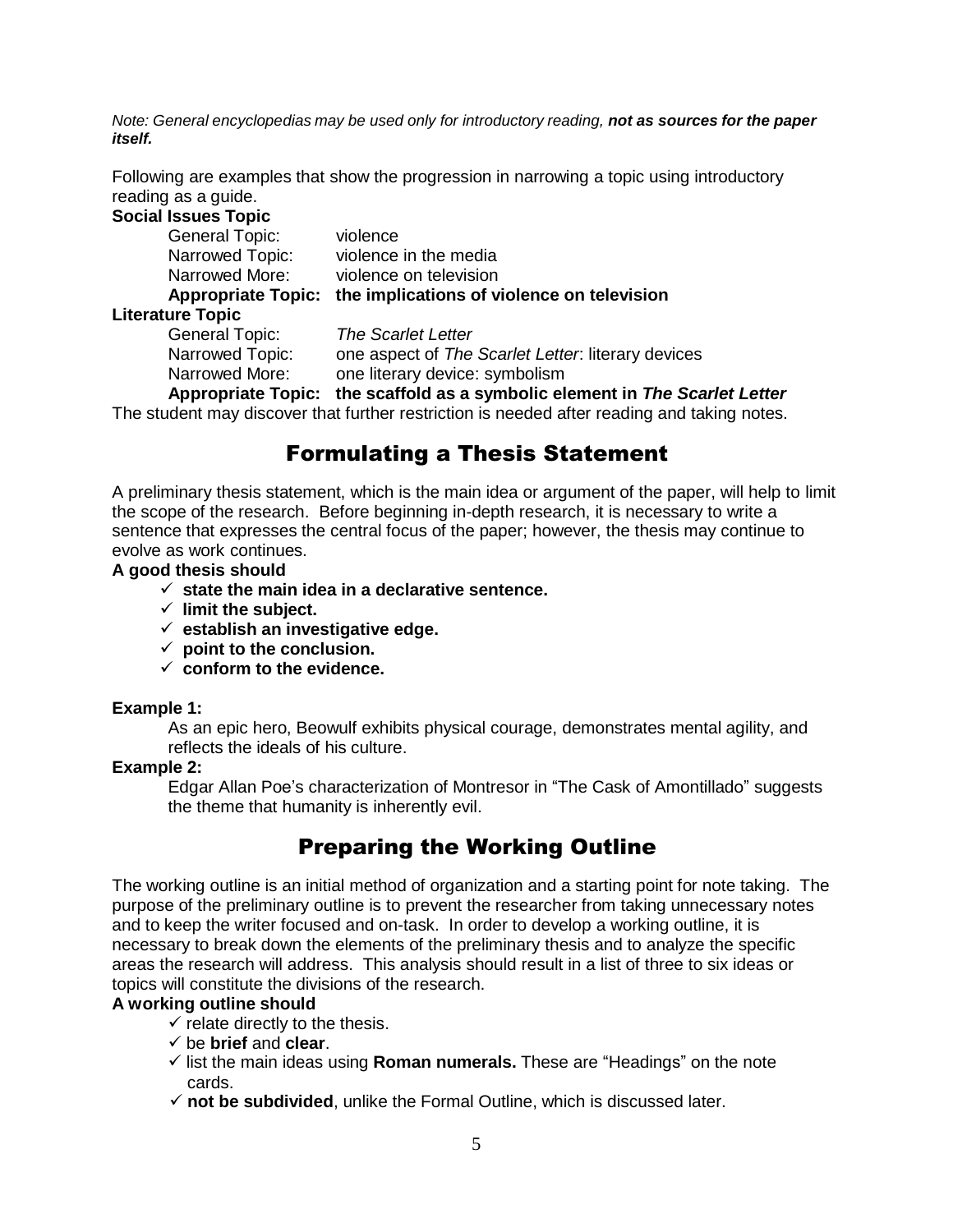- **not** contain the words *Introduction* or *Conclusion.*
- **not** contain articles or any repeated, unnecessary words.

#### **Example 1:**

**Thesis: As an epic hero, Beowulf exhibits physical courage, demonstrates mental agility, and reflects the ideals of his culture.**

- I. Physical Courage
- II. Mental Agility
- III. Ideals of Anglo-Saxon culture

#### **Example 2:**

**Thesis: Because of increasing concern over television's influence on violence and crime, the television industry should assume responsibility for regulating the extent and nature of violent acts in television programming.**

- I. Amount of violence on television
- II. Connection between TV and street violence
- III. Ratings race among networks
- IV. Censorship in the media

# Preparing the Working Bibliography

The working bibliography is a list of sources related to the research topic. Begin to locate sources by checking the media center catalogue, visiting other libraries, searching databases and on-line sources, and expanding the preliminary reading. For each likely resource, write a bibliographic entry on an index card using correct MLA format. A variety of sample entries appears under the heading **Preparing the Works Cited Page**. Because these bibliography cards will eventually become the source of information for compiling the Works Cited page, it is essential to record information correctly and thoroughly.

#### **In preparing bibliography cards,**

- **use one index card per source.**
- **write on only one side of the card.**
- **use exact punctuation.**
- **use hanging indents** (see examples below).

#### **Generic Example:**



1. Use **hanging indents** (the reverse of regular paragraph indentation) to make the author's last name more visible.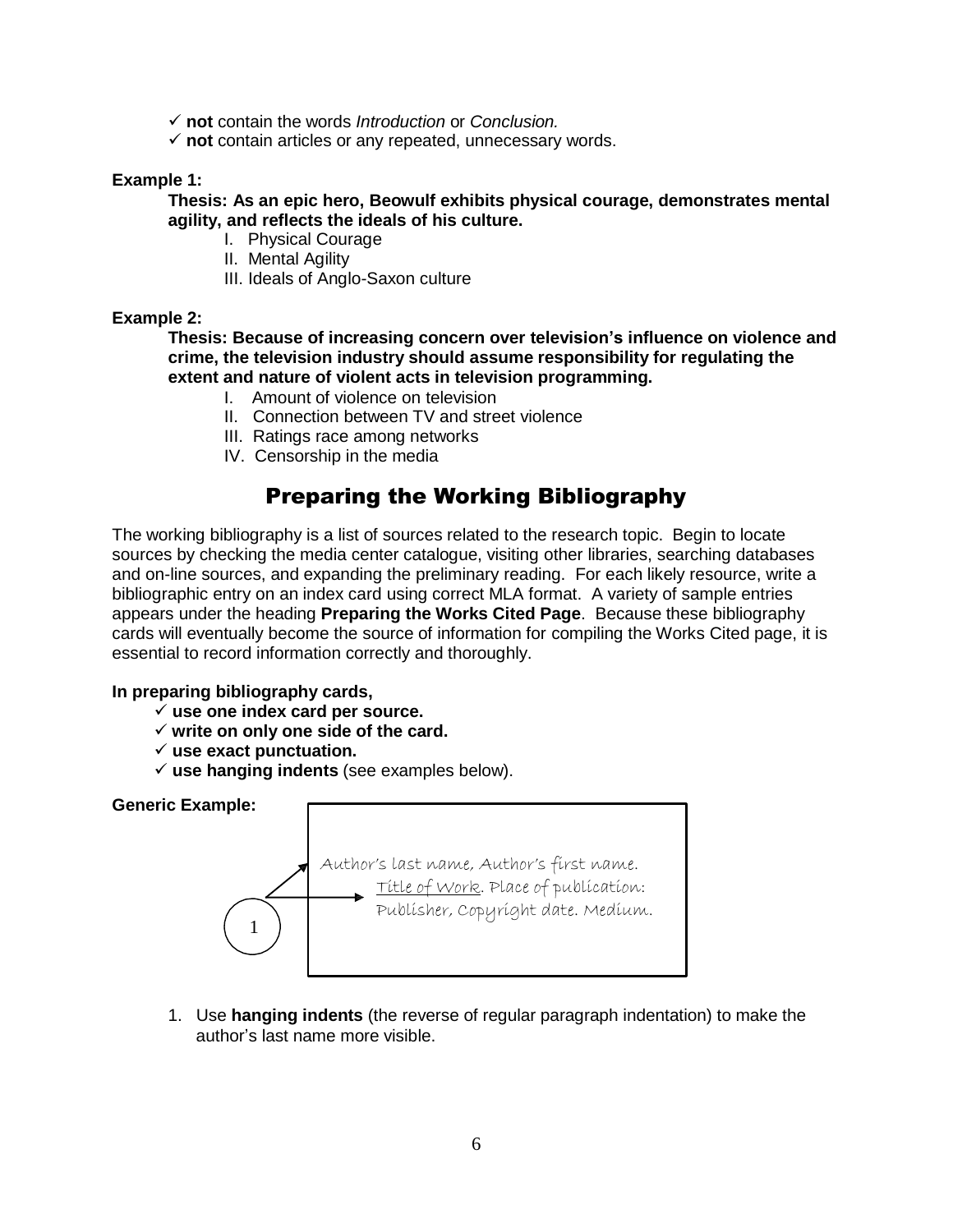#### **Actual Bibliography Card Example:**



- 1. When writing by hand, **underline to indicate italics**.
- 2. Use a correct, **shortened name for the publisher**. Refer to page 20 for guidelines.
- 3. Use the **first city listed on the title page**. Give only the city if it is well known (e.g., New York, London); give both city and state otherwise
- 4. Use *the most recent date* that appears on the title page or on the back of the title page.

#### Evaluating Web Pages

**Not all web pages are valid and reliable sources**. Use these questions as a guide to determine validity.

- 1. Is the source created by a person or organization who is an expert on the subject and who cares about its quality?
	- $\checkmark$  Are there spelling or grammar errors on the page?
	- $\checkmark$  What are the creator's credentials?
	- $\checkmark$  Does it appear in a credible source? (E-library, Galileo, Galenet)
- 2. Does the source have information that is current, complete, and correct?
	- $\checkmark$  What was the date of the site's last revision?
	- $\checkmark$  Is the information consistent with other reliable sources?
- 3. Is the source truthful and unbiased?
	- $\checkmark$  Is there commercial advertising on the page?
- 4. Does the source have verifiable sources of information, e.g. a bibliography?
	- $\checkmark$  Can you contact the creator or sponsor?

# Taking Notes

Now that a preliminary outline has been prepared and specific areas of consideration have been established, read intensively those sources that contain information relative to the working outline and begin taking notes.

- $\checkmark$  Be selective.
- $\checkmark$  Be accurate.
- $\checkmark$  Read critically. Do not assume that everything you read is truthful or valid.

There are several ways to record and compile notes when conducting research, including handwritten note cards, photocopying, highlighting, downloading, and cutting and pasting. An explanation of note taking using note cards is provided in this guide. **Use the note taking system prescribed by the teacher**.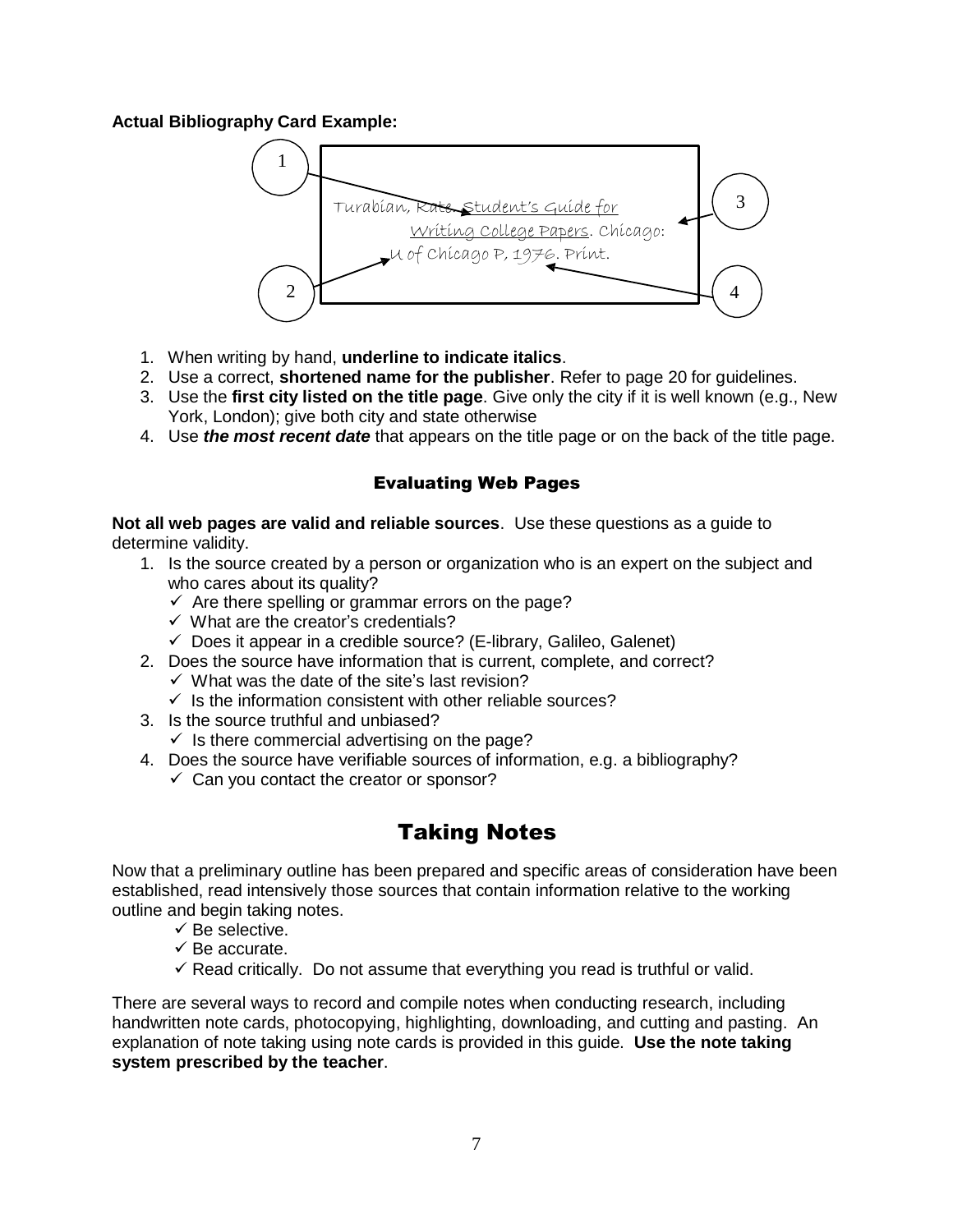#### **Using Direct Quotations and Paraphrasing**

**Direct Quotations**: According to the MLA, "When you believe that some sentence or passage in its original wording might make an effective addition to your paper, transcribe that material exactly as it appears, word for word, comma for comma" (46).

- $\checkmark$  Enclose all direct quotations in quotation marks, even on your note cards.
- $\checkmark$  Copy the quotation exactly as it appears in the original source, including spelling, internal punctuation, and capitalization.
- $\checkmark$  If you are **certain** the original contains an **error**, use the word **sic** (from the Latin for thus or so) to let the reader know that the error is accurately reproduced. Refer to the section on **Alteration of Quoted Material** on page 13 for information on how to use sic.

**Paraphrasing**: To paraphrase a passage, restate the material *in your own words*. Read the material carefully, absorb the idea, close the book, and write the idea in your own words. Check your version against the original to make sure you have accurately and completely conveyed the author's ideas.

- Do **not** use **more than three words in succession** from the original source.
- $\checkmark$  Do not follow the identical structure/sentence pattern(s) of the original passage or simply change the order of the words in the sentence.
- $\checkmark$  Do **not** distort the meaning of the original passage.
- **Do** use quotation marks to identify any unique term or phraseology retained in the paraphrase.

#### **Note Cards**

While writing note cards from sources, keep these guidelines in mind:

- $\checkmark$  Write only on the front of cards.
- $\checkmark$  Address only one idea per card.
- $\checkmark$  Write the appropriate slug from the working outline at the top of the index card to indicate the subject.
- $\checkmark$  Write the first item given on your bibliography card (author's name, editor's name, or article title) on the bottom of the card.
- $\checkmark$  Use quotation marks for exact quotations.
- $\checkmark$  Give **exact** page number(s) for print sources.

Note: The teacher may require you to write n. paq. to indicate "no pagination" for sources that do not *have pages (e.g., the Internet).*

#### **Generic Example of a Note Card:**

**Heading from Working Outline (Main idea of the card) Quote or paraphrase from the source is written on the body** 

**of the card. Be sure to use quotation marks for direct quotations, and quote the original exactly as it appears, using exact spelling and punctuation (Author's last name and page number). [no comma]**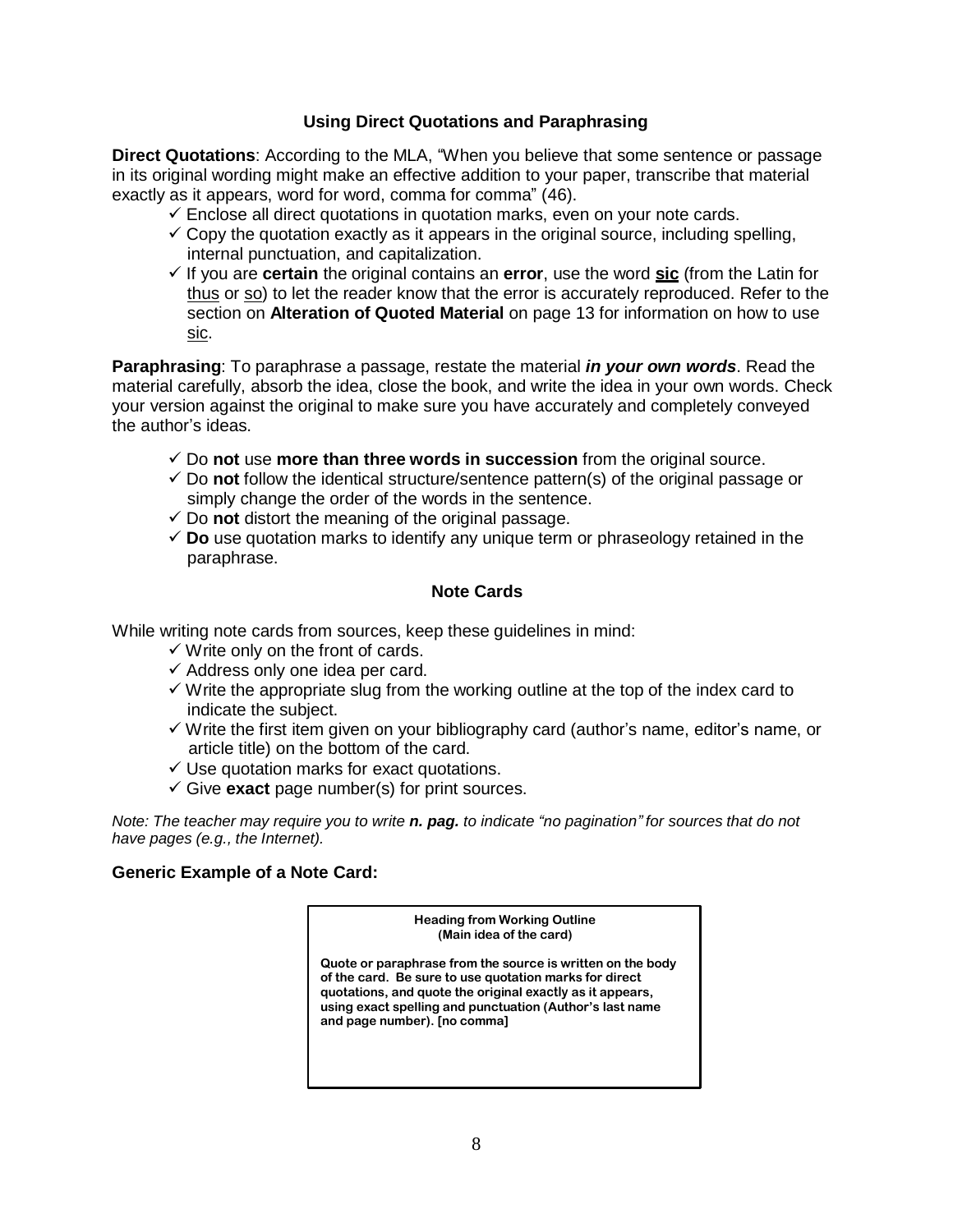# **Actual Note Card Example 1: Direct Quotations** 1



- 1. Use a main idea/heading from the preliminary outline to describe the content of the note card.
- 2. Use quotation marks to indicate a direct quotation.
- 3. Use ellipsis points\* to indicate that words have been omitted.
- 4. Use square brackets or interpolation\* to indicate that a word has been changed from the original.
- 5. Write the author's last name and the exact page with **no comma**. If there is no author, use the first item on your bibliography card (editor, article title, book title).

*\*Note: See the section on the Alteration of Quoted Material on page 16.*

#### **Actual Note Card Example 2: Paraphrasing**

Read the original passage that follows. The source of this passage is the essay "Is TV Brutalizing Your Child?" by Eliot A. Daley in *Freedom of Dilemma*. Notice how the information contained in the passage is transferred to the note card.

#### **Original Passage:**

Through television, our children's lives are inundated with death and disaster one moment, trivia and banality the next, cemented together with the sixty-second mortar of manipulation and materialism. In the matter of violence alone, their formative years are bathed in blood. Writers have amply documented the depressing statistics: The TV stations of one city carried in one week 7,887 acts of violence. One episode of a western series garnished Christmas night with 3 homicides. Between the ages of 5 and 14, your children and mine may, if they are average viewers, witness the annihilation of 12,000 human beings.

#### **Note card with a paraphrase and a direct quotation:**

Garden Production

9 the market price of produce (Butterfield).More Americans are recognizing the benefits of growing their own produce, including improved quality, taste, and cost savings. In 2008, gardeners spent a total of \$2.5 billion to purchase seeds, plants, fertilizer, tools, and other gardening supplies to grow their own food. According to NGA estimates, on average a well-maintained food garden yields a \$500 return when considering a typical gardeners investment and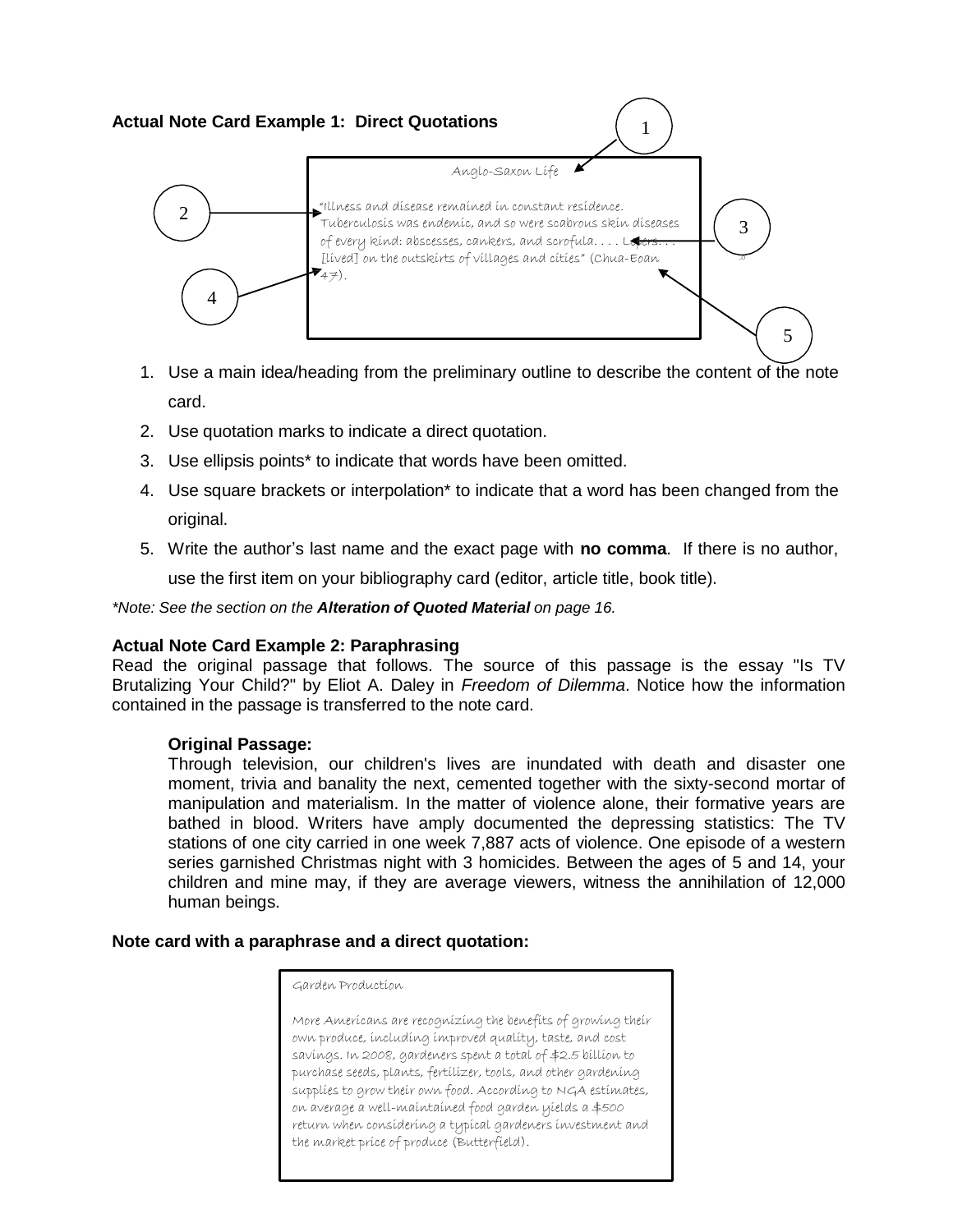#### Plagiarism

Writers' facts, ideas, unique phraseology, and sentence structure should be regarded as their property. **Any person who uses a writer's ideas without giving due credit through documentation is guilty of plagiarism.**

- 1. Document **both paraphrases and direct quotations**.
- 2. Use **quotation marks** for **directly quoted material**.
- 3. Do **not** use quotation marks for **paraphrases**.
- 4. When paraphrasing, do **not** use **more than three words in succession** from the original source.

In deciding whether or not to document, ask this question: **Is this information common knowledge that a mature reader would most likely already know?**

If the answer to this question is *yes*, **do not** document it.

If the answer to this question is *no*, document it.

# Assembling Notes

After you have followed every lead from your working bibliography and have taken adequate notes, you are ready to begin the final phase of your working outline.

- 1. Put all cards with the same heading in the same stack. For example, all cards with the heading "Amount of violence on TV" should be placed in one stack. You should have as many stacks as you have sections in your working outline.
- 2. Read each stack of cards and arrange them in logical order. You may discover you have some information that is irrelevant or a section that has too little information. Do more research, combine the content with another related stack or section, or omit the irrelevant or weak information.
- 3. Organize the note cards in each stack to form subtopics. Arrange these subtopics in logical order and number each note card accordingly.

Using your note cards, begin writing the formal outline. The major divisions of your working outline will be the major headings of the formal outline. The subtopics you identified within each stack of cards will become the subheadings of your formal outline.

#### **Generic Example of a Note Card:**

**Heading from Working Outline (Main idea of the card)**

**Quote or paraphrase from the source is written on the body of the card. Be sure to use quotation marks for direct quotations, and quote the original exactly as it appears, using exact spelling and punctuation (Author's last name and page number). [no comma]**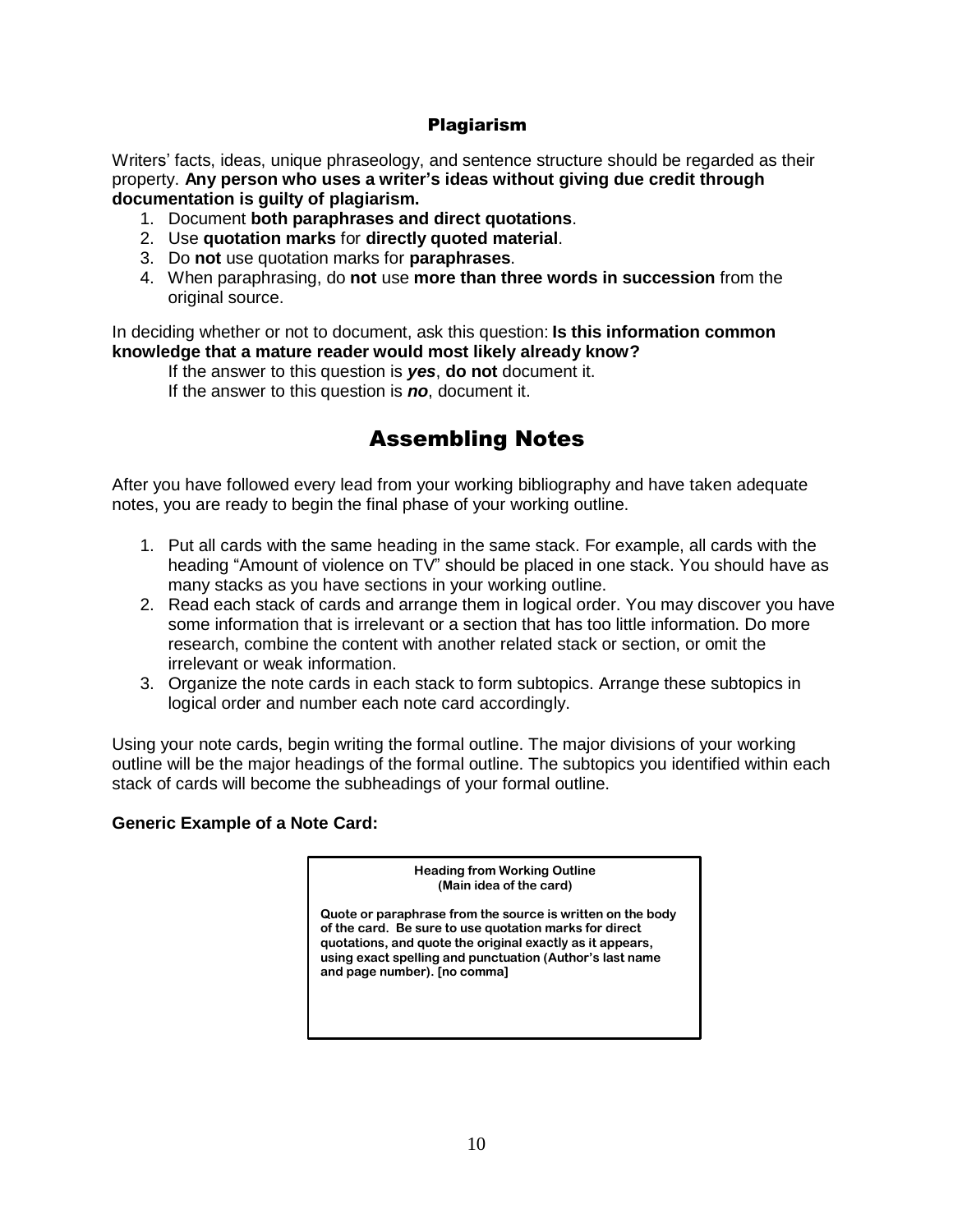# **Actual Note Card Example 1: Direct Quotations** 1



- 1. Use a heading from the preliminary outline to describe the content of the note card.
- 2. Use quotation marks to indicate a direct quotation.
- 3. Use ellipsis points\* to indicate that words have been omitted.
- 4. Use square brackets or interpolation\* to indicate that a word has been changed from the original.
- 5. Write the author's last name and the exact page with **no comma in parentheses**. If there is no author, use the first item on your bibliography card (editor, article title, book title).

*\*Note: See the section on the Alteration of Quoted Material on page 16.*

#### **Actual Note Card Example 2: Paraphrasing**

Read the original passage that follows. The source of this passage is the essay "Is TV Brutalizing Your Child?" by Eliot A. Daley in *Freedom of Dilemma*. Notice how the information contained in the passage is transferred to the note card.

#### **Original Passage:**

Through television, our children's lives are inundated with death and disaster one moment, trivia and banality the next, cemented together with the sixty-second mortar of manipulation and materialism. In the matter of violence alone, their formative years are bathed in blood. Writers have amply documented the depressing statistics: The TV stations of one city carried in one week 7,887 acts of violence. One episode of a western series garnished Christmas night with 3 homicides. Between the ages of 5 and 14, your children and mine may, if they are average viewers, witness the annihilation of 12,000 human beings.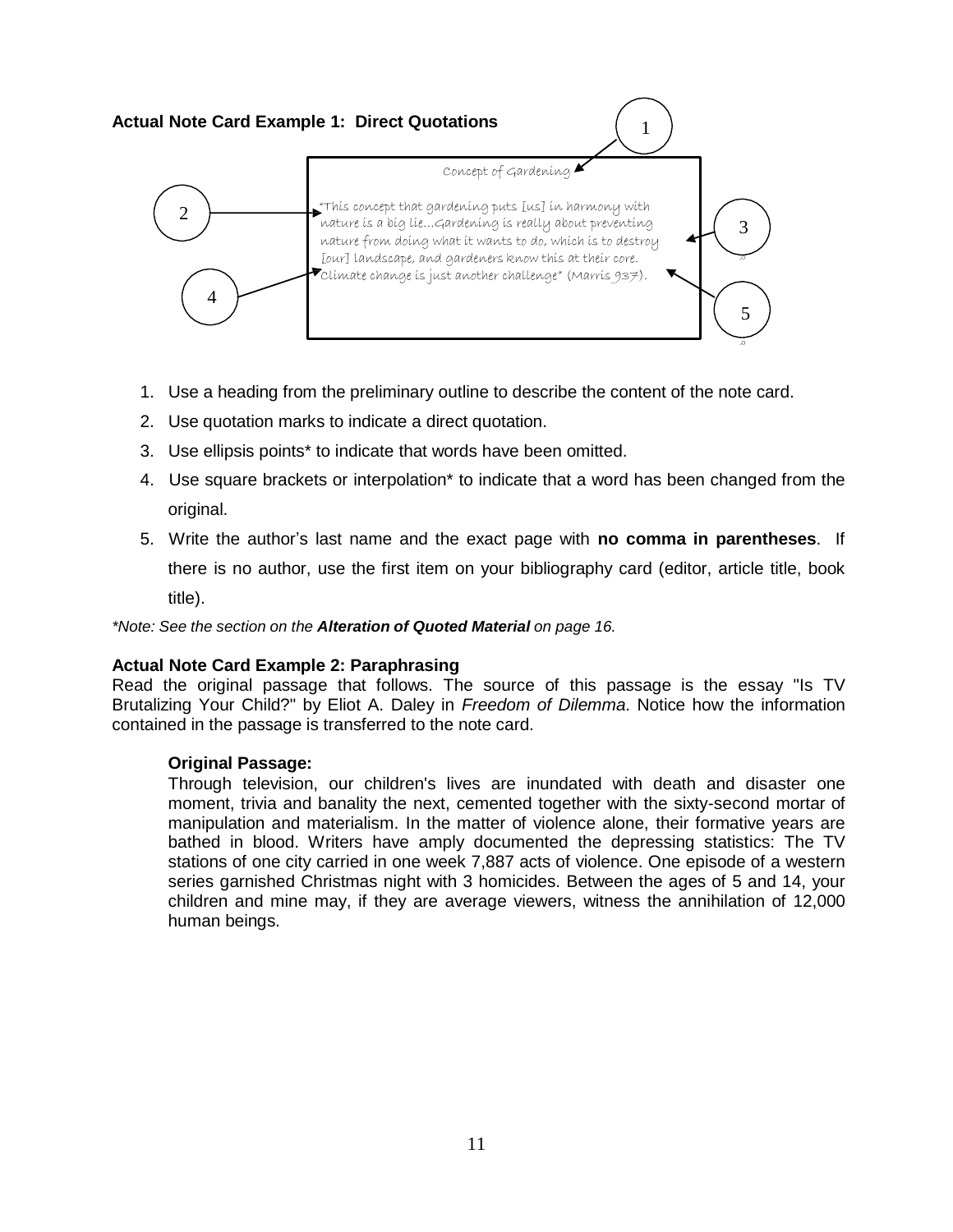#### Assembling Notes for the Note Card Method

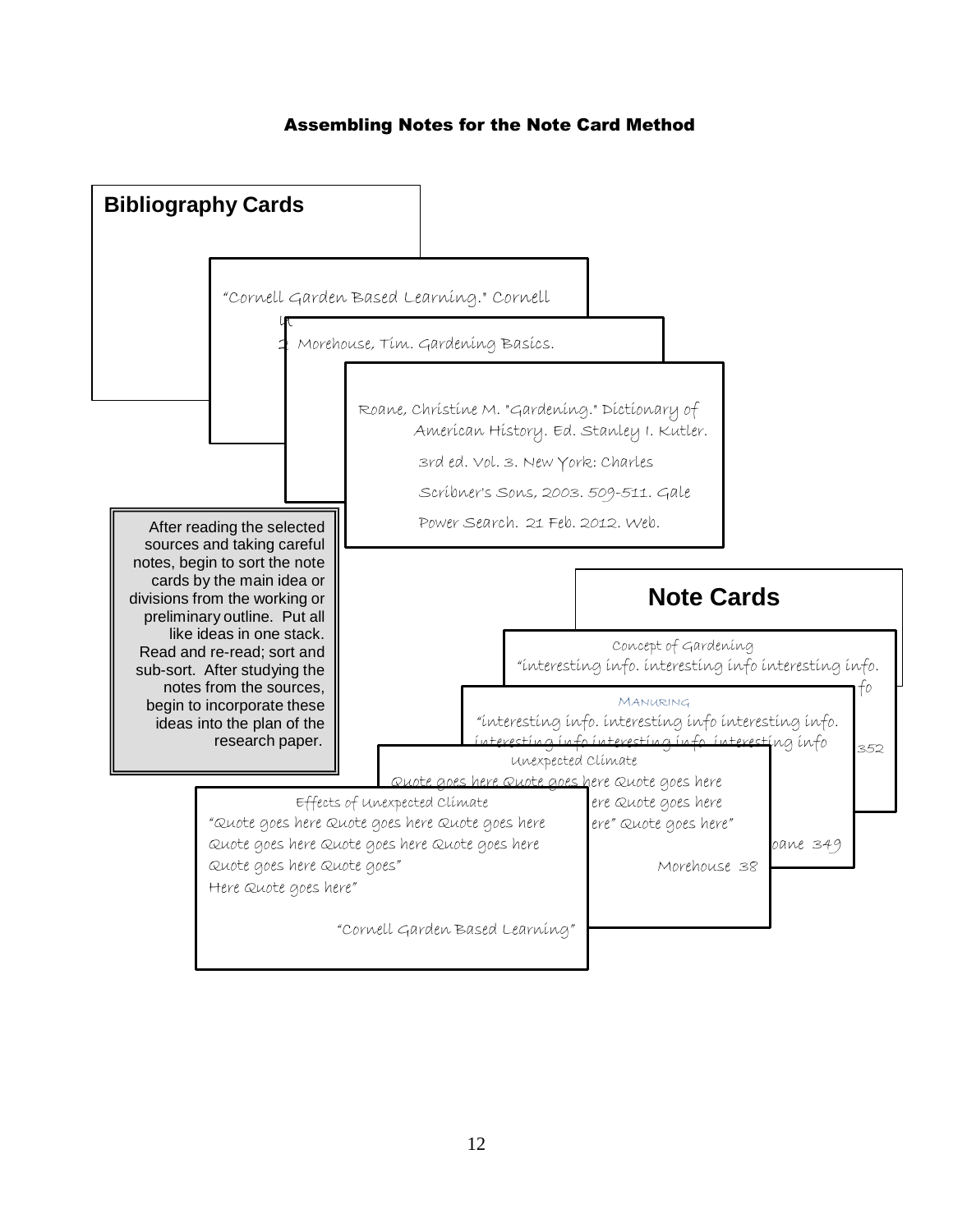# Part Two: Writing the Paper Writing the Formal Outline

Follow these steps in developing the formal outline:

- 1. Begin with the proper heading on the top left.
- 2. Create a working title and use it as the **title of the outline**.
- 3. Write the **thesis statement** under the title.
- 4. Do not outline the introduction or conclusion.
- 5. Use major divisions from the notes as the major divisions in the outline.
- 6. **Indent subtopics** one-half inch (or tab once) so all letters or numbers of the same kind line up directly under one another.
- 7. Capitalize only the first letter of the first word in a main topic or subtopic, with the exceptions of proper nouns and proper adjectives.
- 8. Do not use a period at the end of every line **unless writing a sentence outline with intext citation**.
- 9. Use **a minimum of two parts** when it is necessary to subdivide. For example, an **A** subtopic must be followed by a **B** subtopic, and a **1** subtopic must be followed by a **2** subtopic.
- 10. Be consistent in maintaining grammatical parallel structure.
- 11. **Double-space the entire outline.**

The following outline illustrates a detailed scheme, consistent in its use of short phrases in parallel structure. -----------

| Jane Doe                                                                                                 |                                            | No header on    |  |  |
|----------------------------------------------------------------------------------------------------------|--------------------------------------------|-----------------|--|--|
| Mr. Waters                                                                                               |                                            | outline page(s) |  |  |
| English 101                                                                                              | <b>Sample Topic Outline</b>                |                 |  |  |
| May 21, 2006                                                                                             |                                            |                 |  |  |
|                                                                                                          | The Implications of Violence in Television |                 |  |  |
| Thesis: The television industry, the government, and the public should monitor programming and appeal    |                                            |                 |  |  |
| to the Federal Trade Commission (FCC) for greater controls because of the correlation between television |                                            |                 |  |  |
|                                                                                                          |                                            |                 |  |  |

violence and crime statistics**.**

I. Amount of violence on television



1. Profanity instigating conflict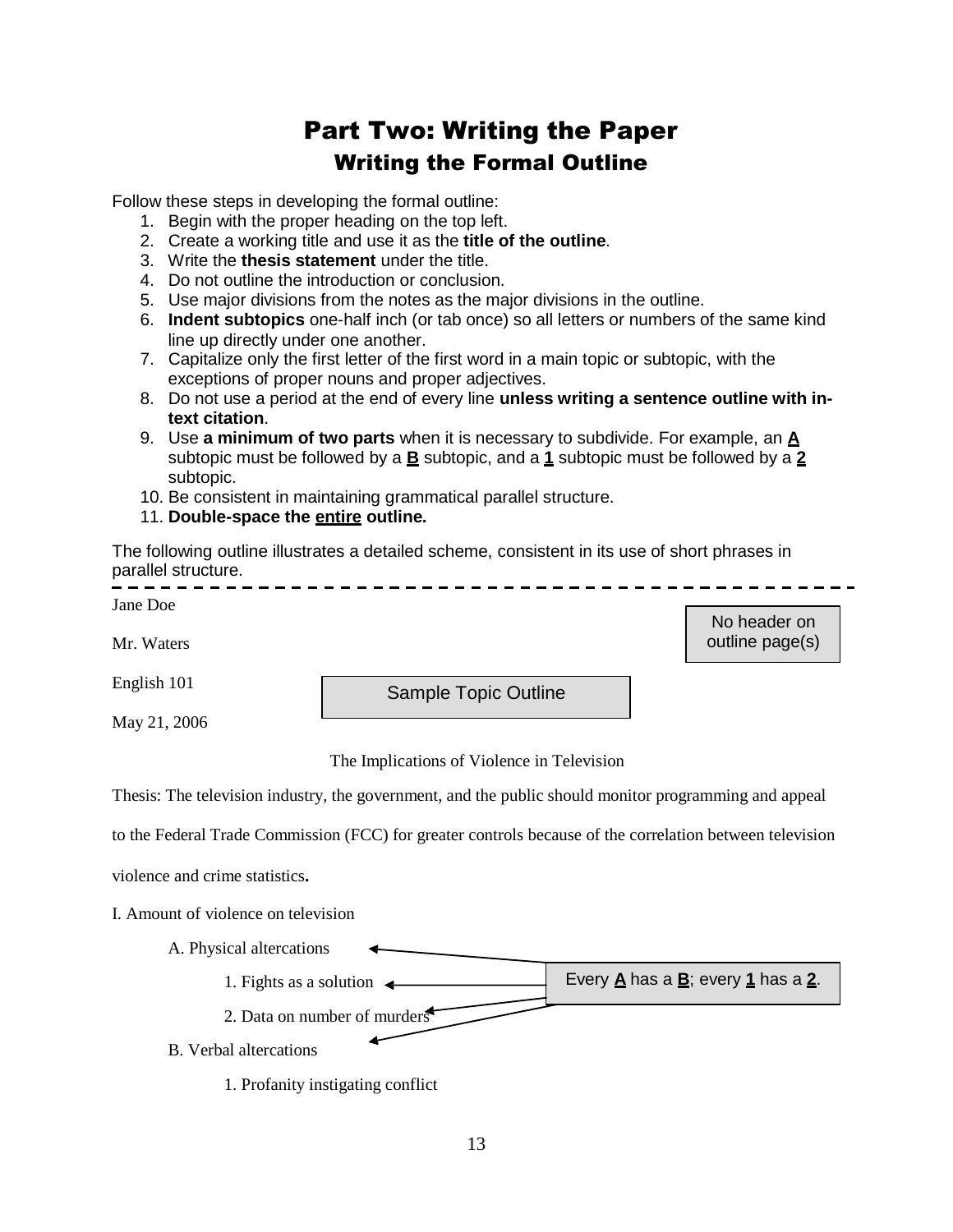- 2. Threats to do harm
- II. Implications of television violence
	- A. Psychological influences
	- B. Moral dilemmas
	- C. Statistics on violence
		- 1. Crime rates
		- 2. Case histories
- III. Ratings race among networks
	- A. Quest for audience
		- 1. More violence
		- 2. More spectacular crime
			- a. Graphic murders
			- b. Grotesques situations
	- B. Disregard for traditional human values

# Writing the First Draft

With the outline and note cards at hand, write the first draft. It is important to arrange the information in logical order. The opening paragraph is important because it introduces the subject, sets the tone, states the thesis, and provides the reader with adequate background information.

#### **As you write the first draft, document all direct quotations and paraphrasing.**

#### Integration of Quoted Material

Even though good quotations are essential to a successful research paper, do not rely too heavily on the direct quotation. Some student papers are little more than a series of disconnected direct quotations. Excessive quoting indicates that the writer has not assimilated the material and integrated it into a readable, distinct, individual work. To avoid this problem, be selective in the use of direct quotations; instead, use paraphrasing when appropriate.

#### **Lead-ins**

*Always* use **correct lead-ins** for direct quotations. The lead-in links the quotation to the text that surrounds it in the paper.

#### **Never drop a quotation into a sentence or a paragraph without a proper lead-in.** *Do this:*

Agee points out that "many teachers believe rules stifle spontaneity," resulting in a de-emphasis in the instruction of grammar in the modern classroom (10).

*Never Do This:* There has been a de-emphasis of grammar instruction in the modern classroom**.** "Many teachers believe rules stifle spontaneity" (Agee 10). 14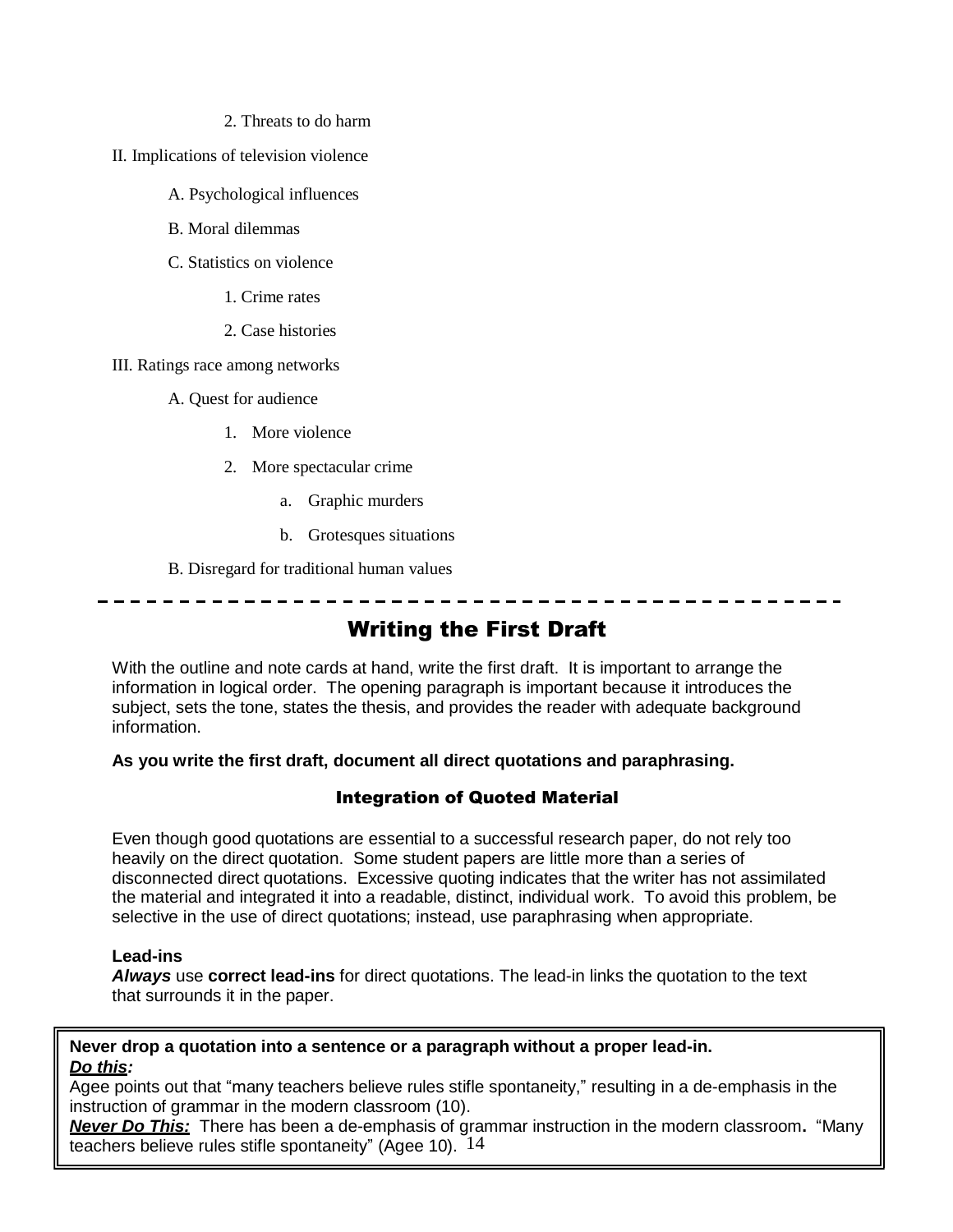#### **There are three types of lead-ins:**

#### **Somebody** says,  $\bullet$  **Sentence: P** Blended

Punctuate as dialogue.

- Use synonyms of the verb "to say" when possible.
- Remember the quotation must be a complete sentence.
- **Use a comma.**

Jane Agee comments, "Many students who would not have attempted college seven years ago are now coming into state universities through junior colleges" (10).

- Make sure both the lead-in and the quotation are complete, correct sentences.
- **Begin the quotation with a capital letter.**
- **Use a colon.**

Agee insists that English instruction on the college level will not improve until educators become realistic: "Public school teachers need to sit down and evaluate the situation" (12).

- Make the quotation a grammatical part of your sentence.
- **Do not use a comma or a capital letter unless it would be called for by the structure of your sentence.**
- **Do not use ellipses at the beginning or end.**

State universities are now providing "special remedial programs" in which students who do not meet the "entrance requirements are admitted on probation" (Agee 13).

*Note: Do not use the author's name as a possessive and then make reference with a personal pronoun.*

#### *Do this:*

In *The Grapes of Wrath* Steinbeck comments, "There grew up governments in the world, with leaders, with elders" (269).

#### *Never do this:*

In Steinbeck's novel, he says, "There grew up governments in the world, with leaders, with elders" (269).

## Alteration of Quoted Material

It is sometimes necessary to change a quotation to fit it into the text of the paper. The correct way to alter quoted material is to use **ellipses** and/or **interpolation**.

#### **Correct Use of Ellipses**

Use ellipsis points to indicate that something has been omitted from the original source. Rules for using ellipses:

1. The resulting sentence must still be a complete sentence, even with the omission. **Example:**

*Original Passage*: "Robert Frost created something like an academic cliché when he once said that writing free verse is like playing tennis with the net down."

*Quotation with ellipsis:* According to Jane Williams, "Robert Frost . . . once said that writing free verse is like playing tennis with the net down" (251).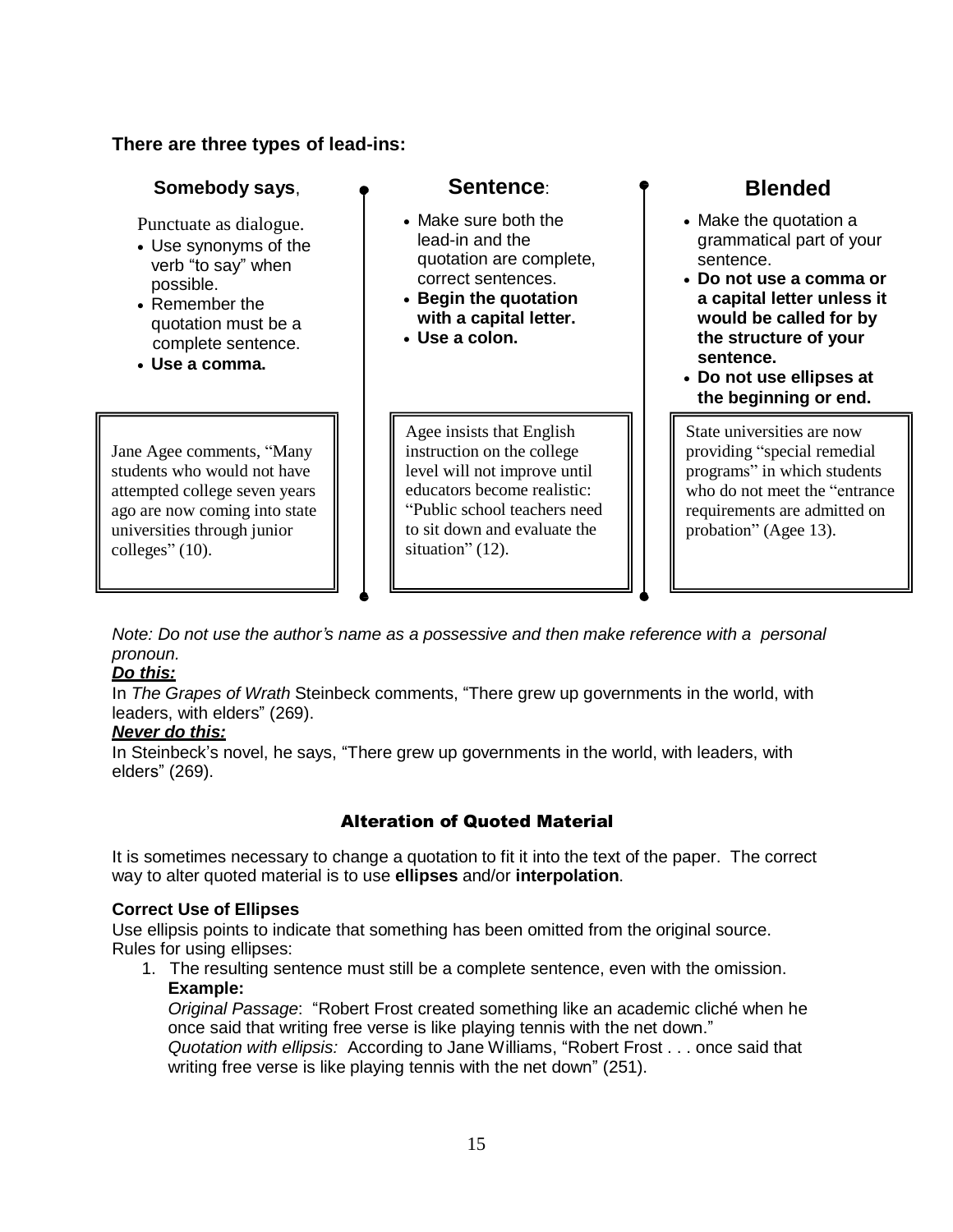2. If the ellipsis falls at the end of the sentence (in other words, the quotation ends before the end of the original writer's sentence), use three periods (or ellipsis points) with a space before each, and place a period after the final parenthesis of the parenthetical documentation.

#### **Example:**

*Original Passage*: "Robert Frost is regarded as a poet of New England, even though he was born in San Francisco."

*Quote with ellipsis at the end:*

Jones notes, "Robert Frost is regarded as a poet of New England . . ." (213).

3. In a longer quotation with an omission from the middle of one sentence to the end of another, use four periods (or ellipsis points), three to indicate the omission and one to indicate the sentence end.

#### **Example:**

Jack becomes more of an animal as the novel progresses: "Jack was bent double. He was down like a sprinter. . . . Then dog-like, uncomfortably on all fours . . . he stole forward and stopped. . . . He closed his eyes, raised his head and breathed in gently with flared nostrils" (Golding 35).

*Note: For poetry, see Special Cases for Literary Works on page 15.*

| <b>NEVER</b>  | $\checkmark$ Never use ellipsis points at the beginning or ending of a blended quotation.<br>$\checkmark$ Never use ellipsis points at the beginning of a quotation. |
|---------------|----------------------------------------------------------------------------------------------------------------------------------------------------------------------|
| <b>ALWAYS</b> | $\checkmark$ Always use ellipsis points when you remove words from within the original<br>writer's sentence.                                                         |
| <b>FORMAT</b> | $\checkmark$ Use ellipsis points with a space before and after each.                                                                                                 |

#### **Correct Use of Interpolation**

Use interpolation, indicated by square brackets [ ], when a change of the quoted material is necessary.

#### **Four situations require interpolation**:

**1. Capitalization:** Use interpolation to change a lower case letter in the original to an uppercase letter in the research paper or to change an upper case letter to lower case. **Example:**

Shelley wrote, "[U]nless virtue be nursed by liberty, it will never attain due strength . . ." (191).

(In the original quotation, the word unless is the sixth word in the sentence.)

**2. Tense shift:** Use interpolation to change the tense of a verb when necessary. **Example:**

Jack becomes more of an animal as the novel progresses: "Then dog-like, uncomfortably on all fours, . . . he [steals] forward and [stops] . . ." (Golding 35).

#### **3. Pronoun antecedent:** Use interpolation to supply a proper name for a pronoun.

#### **Example:**

More than any other Romantic, "he [Byron] believed in freedom" (deQuincy 308).

**4. Unclear pronoun reference:** Use interpolation to clarify vague pronoun references and to supply necessary information.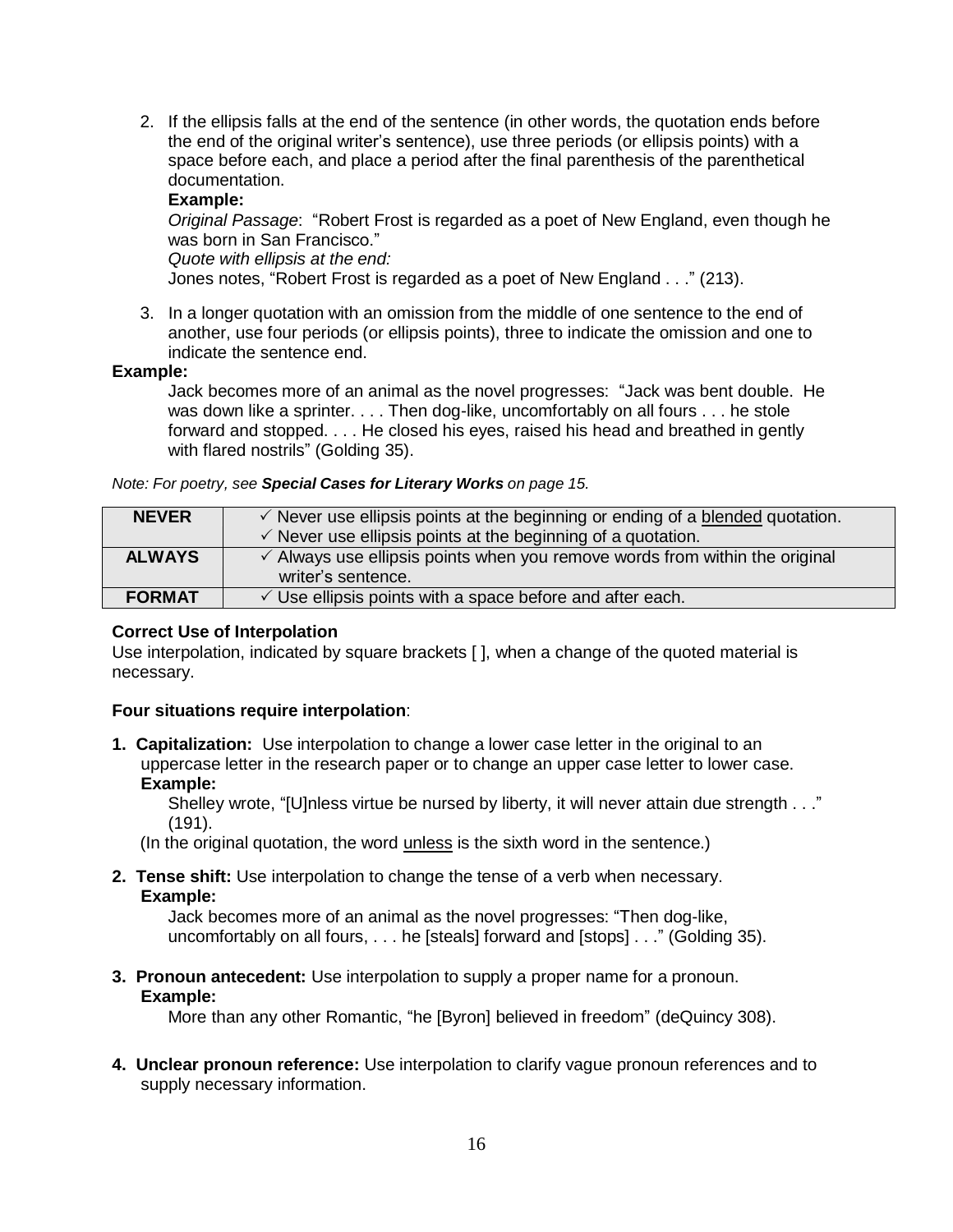#### **Example:**

According to economists Robert Hahn and Paul Tetlock, "Some studies say they [hands-free phones] would have no impact on students" (2).

#### **Use of the term Sic**

Use the word sic (from the Latin meaning thus or so) to let the reader know that an error in spelling or grammar in a direct quotation is accurately reproduced.

 $\checkmark$  Place the word [sic] in brackets immediately following the error **Example:**

According to Williams, "He [Hemingway] was referred to as Hemingway [sic] in the speech" (423).

 $\checkmark$  Do not use this term for British spelling, such as colour, theatre, grey.

#### Quoting and Documenting for Literary Research Papers

#### **Block Quotations**

Use block quotations to set off a large portion of quoted material.

#### **Rules for using block quotations**:

- $\checkmark$  Use block format when there are more than four typewritten lines of prose, three lines of poetry, or three lines of a verse drama (such as Shakespeare's plays).
- $\checkmark$  Indent ten spaces from the left (tab twice).
- $\checkmark$  Add no quotation marks that do not appear in the original text.
- $\sqrt{ }$  Place end punctuation **before** parenthetical documentation.

#### **Example:**

Educators express great concern regarding the academic quality of students who are

graduating from America's high schools:

Perhaps the first reality that should be examined is the decline of literacy. Are college-bound

students less literate today? If one accepts declining SAT scores as valid indicators, the answer

seems to be "yes." In 2000 the average national verbal score on the SAT was 575. In 2005 it was

560**.** (Smith 127) **[Note placement of period in block quotation.]**

#### **Poetry and Dramatic Verse (such as Shakespearean drama)**

- $\checkmark$  Incorporate one to three consecutive lines of poetry or dramatic verse into the text.
- $\checkmark$  Use a slash / with a space before and after the slash to indicate a line change.
- $\checkmark$  Retain the original capitalization and punctuation.
- $\checkmark$  Give the line number(s) for poetry. The first parenthetical reference should use the word line or lines, but subsequent references require only line numbers.

#### **Example:**

In "Acquainted with the Night," nature often appears as something apart from man, an adjunct to

his environment. Frost comments, "One luminary clock against the sky / Proclaimed the time was

neither wrong nor right" (lines 12-13). Similarly, nature stands apart from the speaker in

"Stopping by Woods on a Snowy Evening" as he observes "[t]he darkest evening of the year" (8).

Note: If the individual poem is not identified within the text, it is necessary to include the poem title in the *parenthetical reference*.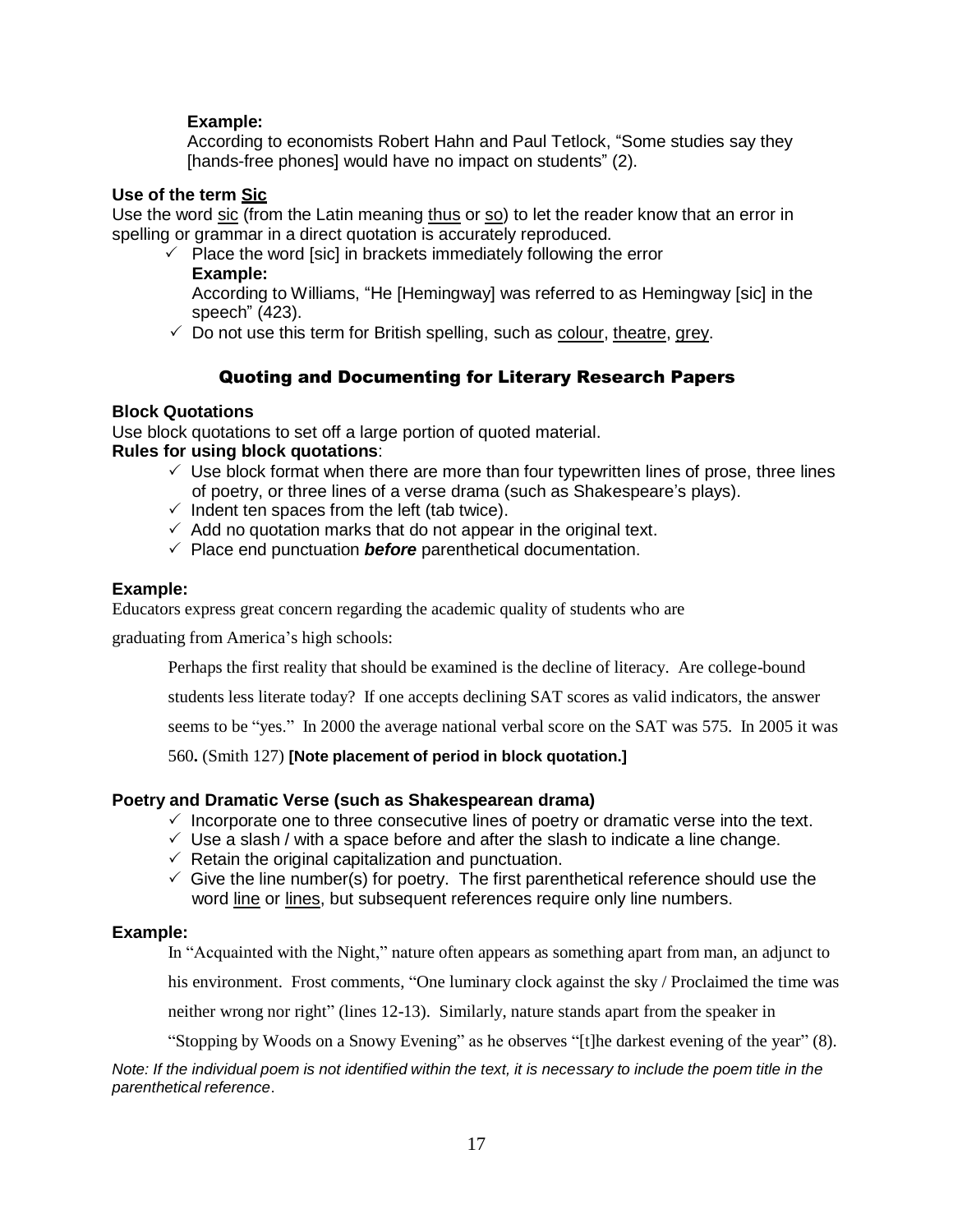- $\checkmark$  For dramatic verse, give the act, scene, and line number(s) in the parenthetical documentation.
	- 1. Use Arabic numerals unless instructed otherwise. (3.5.156-159).
	- 2. Four or more lines should be block quoted.

#### **Example (three or fewer lines):**

In Shakespeare's *Macbeth*, Lady Macbeth says of her husband, "Yet I do fear thy

nature; / It is too full o' the milk of human kindness / To catch the nearest way" (1.5.14-16).

#### **Example (four or more lines):**

Early in the play, Iago characterizes Othello as a beast:

|                          | Early in the play, lago characterizes Othello as a beast:<br>The Moor is of a free and open nature,<br>That thinks men honest that but seem to be so, | Be sure to retain the<br>original capitalization<br>and punctuation |
|--------------------------|-------------------------------------------------------------------------------------------------------------------------------------------------------|---------------------------------------------------------------------|
| Tab twice<br>(10 spaces) | And will as tenderly be led by the nose<br>As asses are. $(Othello 1.3.405-08)$<br>Scene<br>Line(s)<br>Act                                            |                                                                     |

Note: Further references to this play, provided it is the only play being quoted, would omit both author's *name and title and use only the numerical designations for act, scene, and lines*.

#### **For dialogue, format as follows:**

|                                     |                                                                                                                                                              | As asses are. $(Othello 1.3.405-08)$                                                               |     |                   |                |  |  |
|-------------------------------------|--------------------------------------------------------------------------------------------------------------------------------------------------------------|----------------------------------------------------------------------------------------------------|-----|-------------------|----------------|--|--|
|                                     |                                                                                                                                                              |                                                                                                    | Act | Scene             | Line(s)        |  |  |
|                                     | Note: Further references to this play, provided it is the only play being quot<br>name and title and use only the numerical designations for act, scene, and |                                                                                                    |     |                   |                |  |  |
|                                     |                                                                                                                                                              | For dialogue, format as follows:<br>Lear loses the final symbol of his former power, his soldiers: |     |                   |                |  |  |
|                                     |                                                                                                                                                              | GONERIL.                                                                                           |     | Hear me, my lord. |                |  |  |
| Indent subsequent<br>lines 3 spaces |                                                                                                                                                              | What need you five-and-twenty, ten or five,                                                        |     |                   |                |  |  |
|                                     |                                                                                                                                                              | To follow in a house where twice so many                                                           |     |                   |                |  |  |
|                                     |                                                                                                                                                              | Have a command to tend you?                                                                        |     |                   |                |  |  |
|                                     |                                                                                                                                                              | REGAN.                                                                                             |     |                   | What need one? |  |  |
|                                     |                                                                                                                                                              | LEAR. O, reason not the need! $(2.4.254-8)$                                                        |     |                   |                |  |  |
|                                     |                                                                                                                                                              |                                                                                                    |     |                   |                |  |  |

*Note: All dialogue, regardless of line length, is block quoted.*

#### **Block Quotation Ellipsis**

The omission of a line or more within a poetry or dramatic verse quotation that is set off from the text is indicated by a line of spaced periods approximately the length of a complete line of the quoted poem:

#### **Example:**

Langston Hughes's "Mother to Son" reflects contemporary dialect:

So, boy, don't you turn back.

. . . . . . . . . . . . . . . . . . . . . . . .

#### For I'se still goin', honey,

I'se still climbin'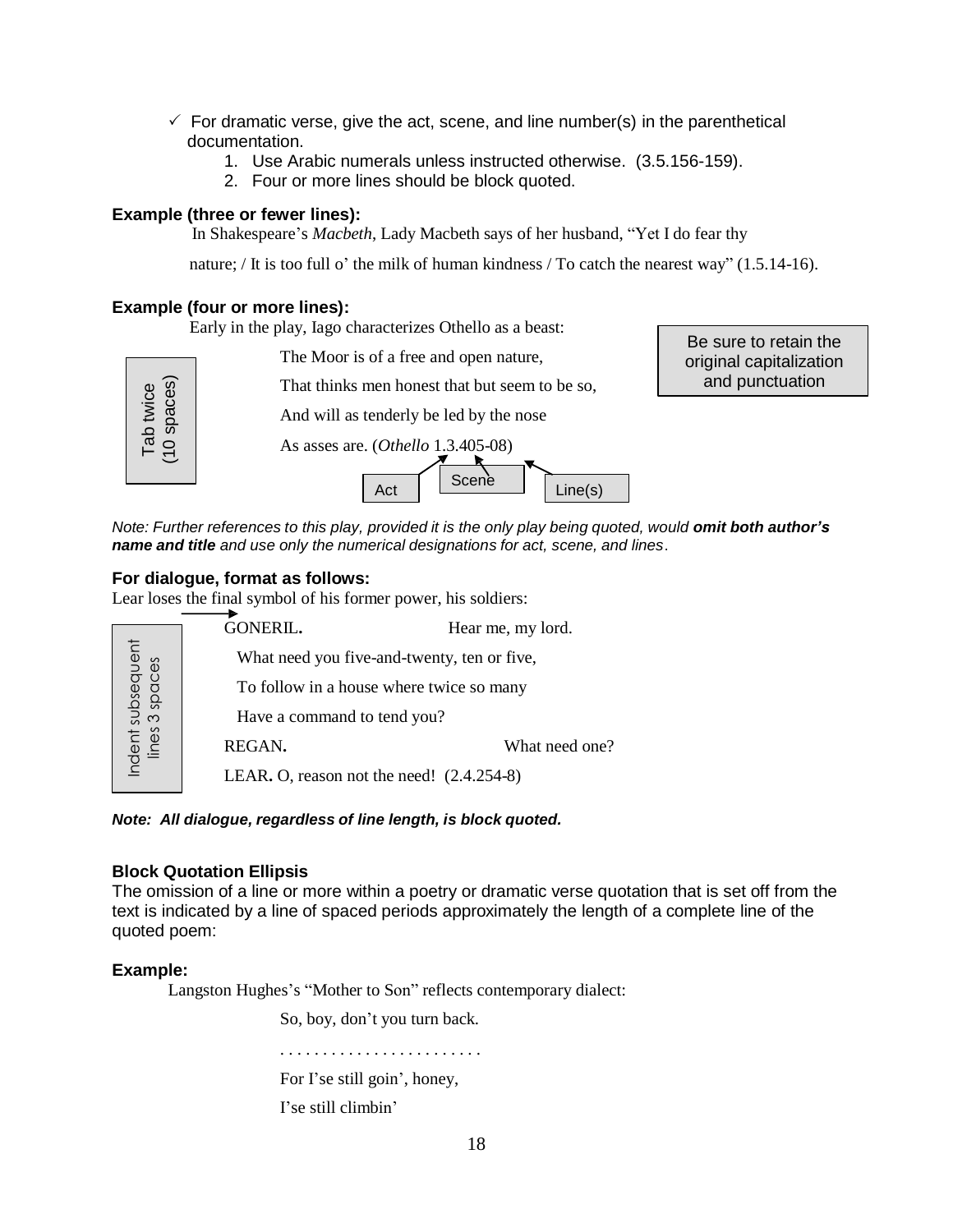#### **Quotation within a quotation**

Use single quotation marks to enclose a quotation within a quotation. **Example:**

Bronte writes, "She felt small trouble regarding any subject, save her own concerns. 'Oh, dear!'

she cried at last. 'I'm very unhappy'" (79).

#### Punctuation Reminders

- $\checkmark$  Place commas and periods inside quotation marks.
- $\checkmark$  Place semicolons and colons outside quotation marks.
- $\checkmark$  Place question marks and exclamation marks inside quotation marks when they are part of the quote; place them outside the quotation marks if they are part of your sentence.

#### Parenthetical (or Internal) Documentation Guidelines

Material taken from an outside source is referenced in parentheses in the text of the paper. These references are called **parenthetical documentation**.

#### **Whenever paraphrasing or quoting, identify in parentheses the author and page number(s) of the source.**

#### **Example 1**:

This comedy has been highly acclaimed by literary critics: "*Twelfth Night* is the most nearly perfect

festive comedy that Shakespeare wrote" (Schwartz 509). **[If no author or editor is given, use** 

#### **the title and page number(s).]**

#### **Example 2:**

*Twelfth Night* has more playfulness than any other of Shakespeare's comedies ("Analyzing

Humorous Plays" 6). **[The author's name MUST be either in the lead-in or in the** 

#### **parenthetical documentation, but never in both.]**

#### **Example 3**:

Schwartz contends, "*Twelfth Night* is the most nearly perfect festive comedy that Shakespeare wrote" (509).

or

One critic contends that "*Twelfth Night* is the most nearly perfect festive comedy that Shakespeare wrote" (Schwartz 509).

#### **Adhere to these guidelines in preparing parenthetical documentation:**

- 1. Use parenthetical documentation to **lead the reader to the exact page cited**.
- 2. *Match exactly* the documented sources in the research paper to the sources listed on the **Works Cited** page.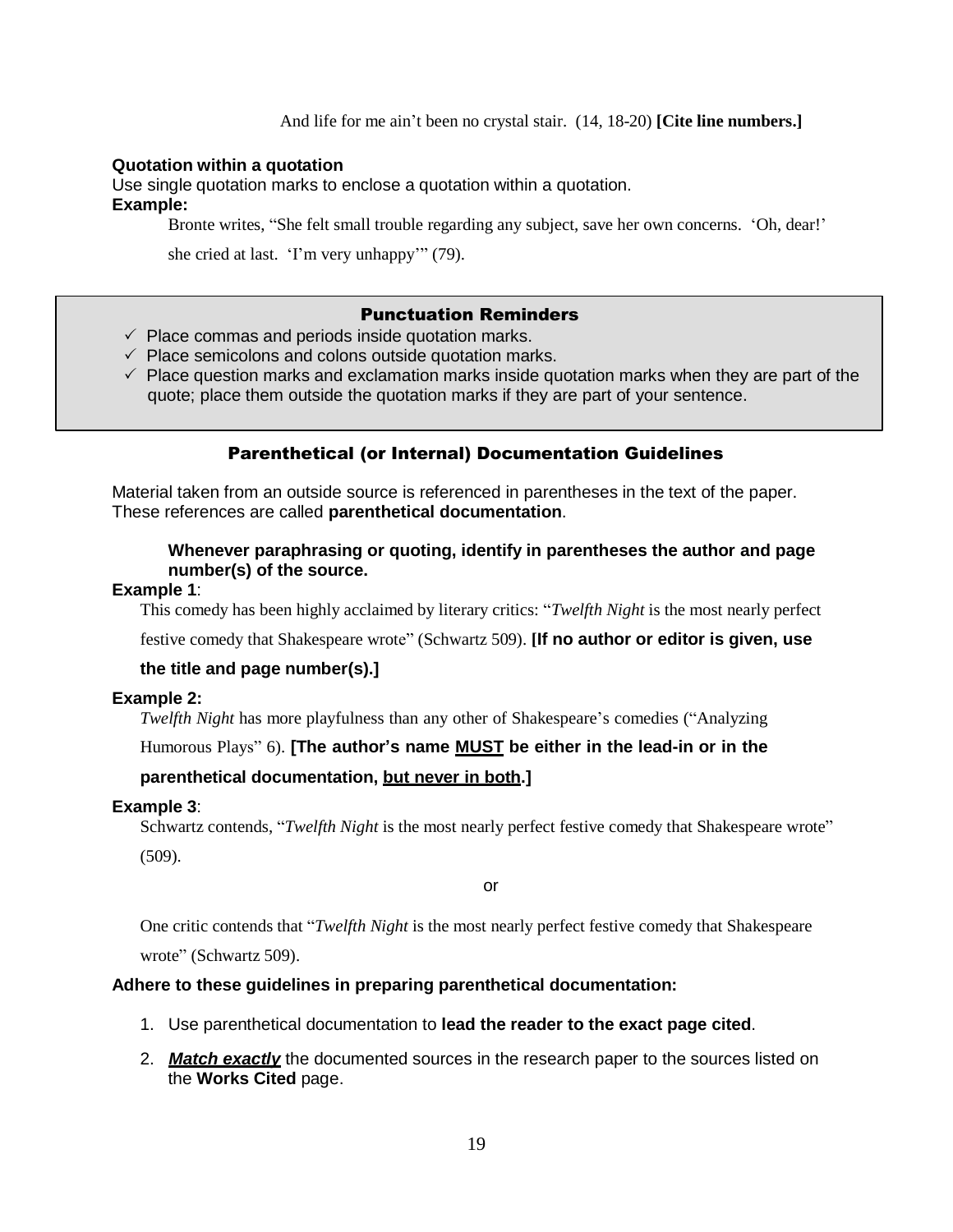- 3. Place the parenthetical documentation as close as possible to the information it documents, **usually at the end of a sentence.**
- 4. Place parenthetical documentation **before the comma or period**.
- 5. Use transitional expressions to link several paraphrased sentences from the same source so the flow of the paragraph is not interrupted by excessive parenthetical documentation.
- 6. Place the parenthetical documentation between the closing quotation marks and the end punctuation if a direct quotation occurs at the end of a sentence.

#### **Example:**

G. K. Hunter regards "the song as an extended comment on the central ideas of the play" (100).

*Note: For three-digit page numbers in parenthetical documentation, give only the last two digits of the second number unless more are necessary, for example 210-11 or 395-401.*

#### Format for Parenthetical Documentation

- *1. Book with one author:* (Burns 48).
- *2. Book with two or three authors or editors:* (Ashby and Anderson 54).

(Hagan, Case, and Carson 96).

- *3. Book with four or more authors or editors:* Use the last name of the first author or editor listed followed by et al. (Applegate, et al. 86-88).
- *4. Source without an author's name:* The title of the work or article replaces the author's name in parenthetical documentation. ("Artful Artlessness" 132).

*Note: You may use an abbreviated form of the title for longer titles.*

#### *5. Work of more than one volume:*

- a.) If referring to only one volume of a multi-volume work, give author and page number(s) in parenthetical documentation. The volume number will appear in the Works Cited entry: (Bradley 416-18).
- b.) When referring to more than one volume of a multi-volume work, give author, volume number, and page number(s) in parenthetical documentation: (Abrams 2: 631).
- *6. Two or more works by the same author:* Place a comma after the author's name and give the title of the source (or an abbreviated version) and the page number(s): (Rosenfeld, *The Sherwood Anderson Reader* 45). (Rosenfeld, "Anderson's Secular Symbolism" 106).
- *7. Citing more than one source in a single parenthetical reference:* If you need to include two sources in a single parenthetical reference, cite each work as you normally would and use a semicolon to separate them:

(Craner 42; McRae 101-33).

*8. Indirect source:* Original sources are preferred. Sometimes, however, only an indirect source is available--for example, someone's published account of another's spoken remarks. If the material that is quoted or paraphrased is itself a quotation, use *qtd. in* ("quoted in") before the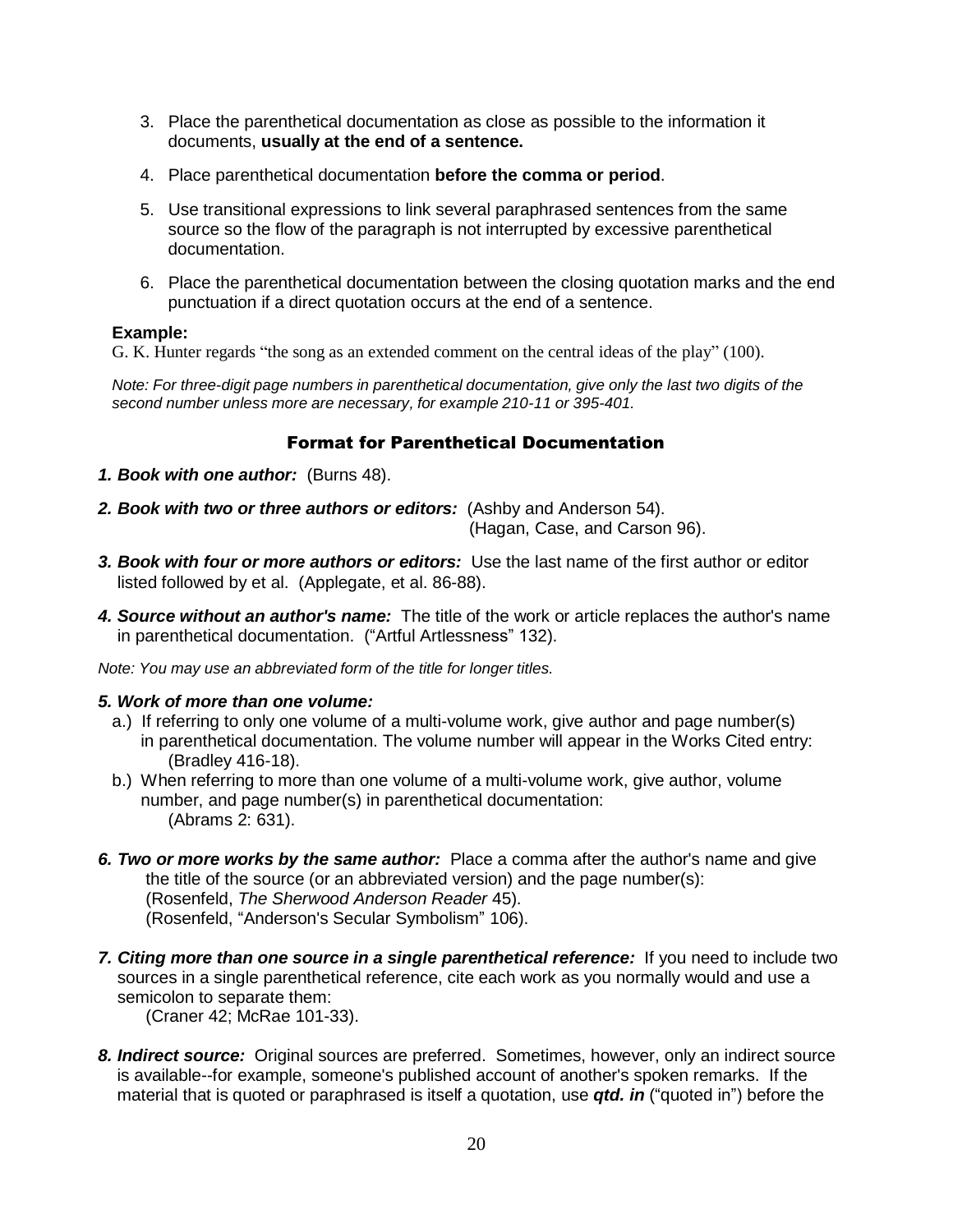indirect source cited in the parenthetical documentation.

#### *Example:*

Wells discusses with accuracy the distressing picture of his first marriage, calling it a "hopeless

union" (qtd. in Vallentin 90).

Here, *Wells* is the indirect source, the person who actually made the comment, but the comment was found in a work by Vallentin. *Vallentin's* name and his work will appear on the Works Cited page.

*Note: See number 16 on page 23 for an example of an indirect quotation with a works cited entry.*

*9. Work by a corporate author:* Use the corporate name either in parenthetical documentation or in the lead-in. If the corporate name is long, refer to it in the lead-in. *Example:*

The Commission on Aboriginal Cultures has suggested in its most recent publication that "the cultural

evolution of Australia's aboriginal inhabitants is still in progress" (92).

*10. Citing electronic sources:* Use the author's last name and page number just as with printed sources. If no author is shown, use the article title. If no page number is available, omit the page number entry. See the section on **Internet Sources** on page 25 for more information.

*Note: If you use a series of two or more consecutive references to the same source, the author's or editor's name need appear only in the first documentation. Subsequent references show only the page number(s) until a new source is used.*

# Preparing the Works Cited Page

The works cited section of a research paper is usually the last page of the paper and is titled Works Cited. This page lists the sources that are actually used in the paper. *Do not include sources that do not appear in the parenthetical documentation in the paper.*

- $\checkmark$  Center the page title, Works Cited.
- $\checkmark$  Alphabetize entries on the Works Cited page using the author's last name or the first word of the title (not including articles *the, a*, or *an*).
- $\checkmark$  **Do not** number the entries in the Works Cited page.
- $\checkmark$  Double-space the entire Works Cited page(s) and number the pages(s) in sequence with the rest of the paper.
- Use **hanging indentation**; that is, each entry on the page begins at the left margin with subsequent lines of that entry indented five spaces (tab once).
- $\checkmark$  Use shortened forms of publishers' names. For example, show Harcourt as the publisher's name, even though it may appear as Harcourt Brace on the title page of the source. **Omit articles (***a, an, the***), business abbreviations (***Co., Corp., Inc., Ltd.***), and descriptive words (***Books, House, Press, Publishers***)**.

When citing a university press, use UP (Harvard UP). When citing the publisher, use the last name alone.

#### **Examples:**

W. W. Norton would be listed as Norton

University of Chicago Press would be U of Chicago P

*Note: Electronic sources display an internet address called the "URL." Remove hyperlinking from the URL by typing Ctrl-Z or Command-Z as soon as the hyperlink appears.*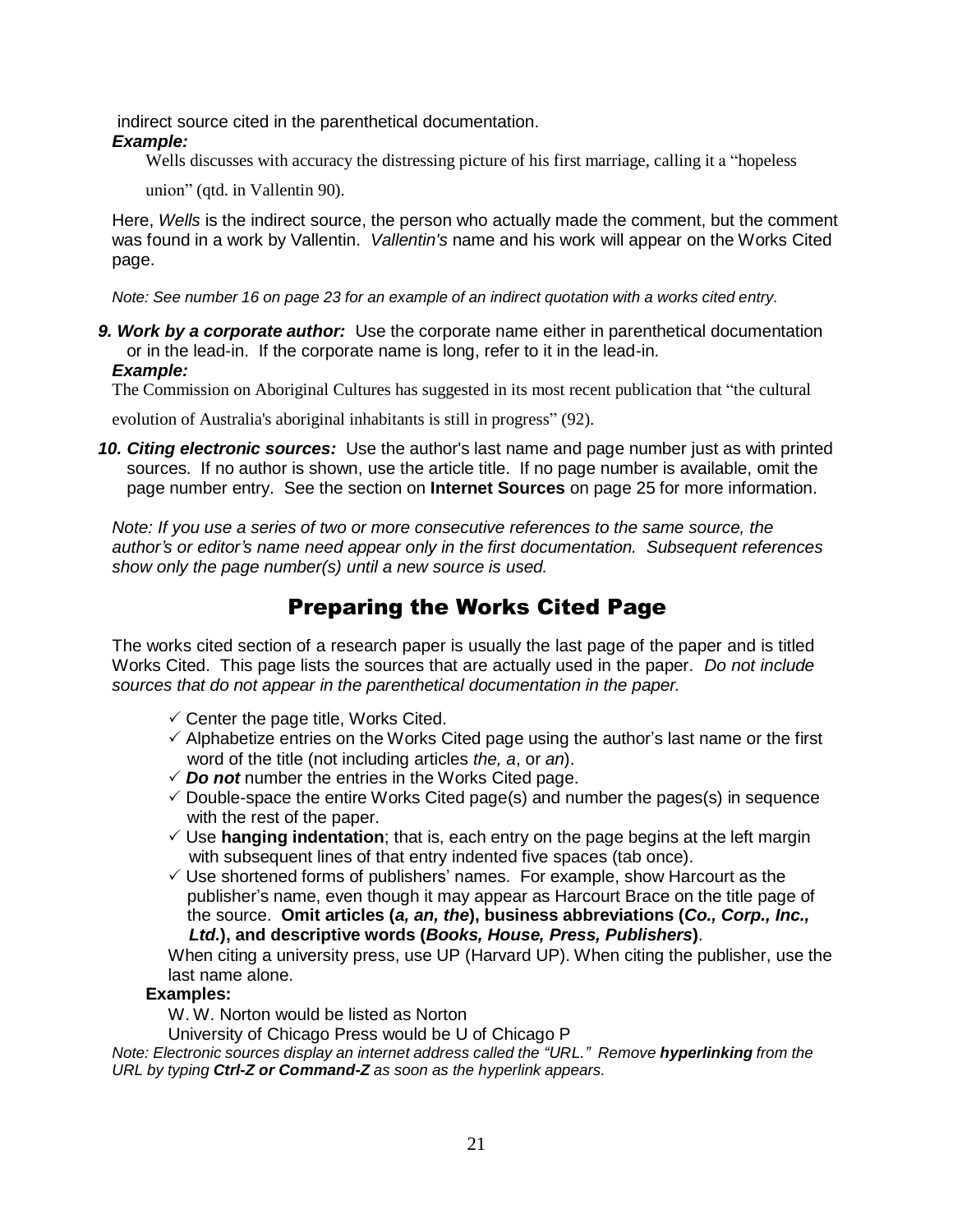# Sample Entries for the Works Cited Page & Bibliography Cards

#### I. Books

This list shows the possible components of a book entry and the order in which they are normally arranged:

- 1. Author's name (if given)
- 2. Title of a part of the book (if applicable)
- 3. Title of the book
- 4. Name of the editor, translator, or compiler (if applicable)
- 5. Edition used (other than the first edition)
- 6. Number(s) of the volume(s) used (if applicable)
- 7. Place of publication. If place is not shown, use **n. p.**
- 8. Name of publisher. If publisher is not shown, use **n. p.**
- 9. Date of publication. If date is not shown, use **n .d.**
- 10. Medium of publication.
- 11. Name of the series (if applicable)

#### *1. Book with one author*

Burns, Olive Ann. *Cold Sassy Tree*. New York: Tricknor, 1984. Print.

#### *2. Book with two or three authors or editors*

Ashby, Eric, and Mary Anderson. *The Rise of the Student in Britain*. Cambridge: Harvard UP, 1970.

Print. *Note: Add eds. when using editors, e g.,* Smith, John, and Mary Winston, eds.*)*

#### *3. Book with four or more authors or editors*

Sebranek, Patrick, et al. *Write for College*. Wilmington, MA: Write Source, 1997. Print.

Siegel, Mark, et al., eds. *Gambling*. Wylie, Texas: Information Plus, 1994. Print.

#### *4. Essay in a collection*

Trilling, Diana. "The Image of Women in Contemporary Literature." *The Woman in America*. Ed.

Robert Jay Lifton. Boston: Houghton, 1965. 42-50. Print.

*Note: An essay in a collection requires the exact page numbers on which the essay is found.*

#### *5. Work in an anthology*

Hansberry, Lorraine. *A Raisin in the Sun. Black Theater: A Twentieth-Century Collection of the Work of*

*Its Best Playwrights*. Ed. Lindsay Patterson. New York: Dodd, 1971. 221-76. Print.

Hughes, Langston. "Mother to Son." *The Complete Works of Langston Hughes*. Ed. John Smith. Atlanta:

Random, 2003. 146. Print.

#### *6. Edited literary work*

Shakespeare, William. *Hamlet*. Ed. George Lyman Kittredge. Cambridge: Harvard UP, 1939. Print.

#### *7. Edition other than the first*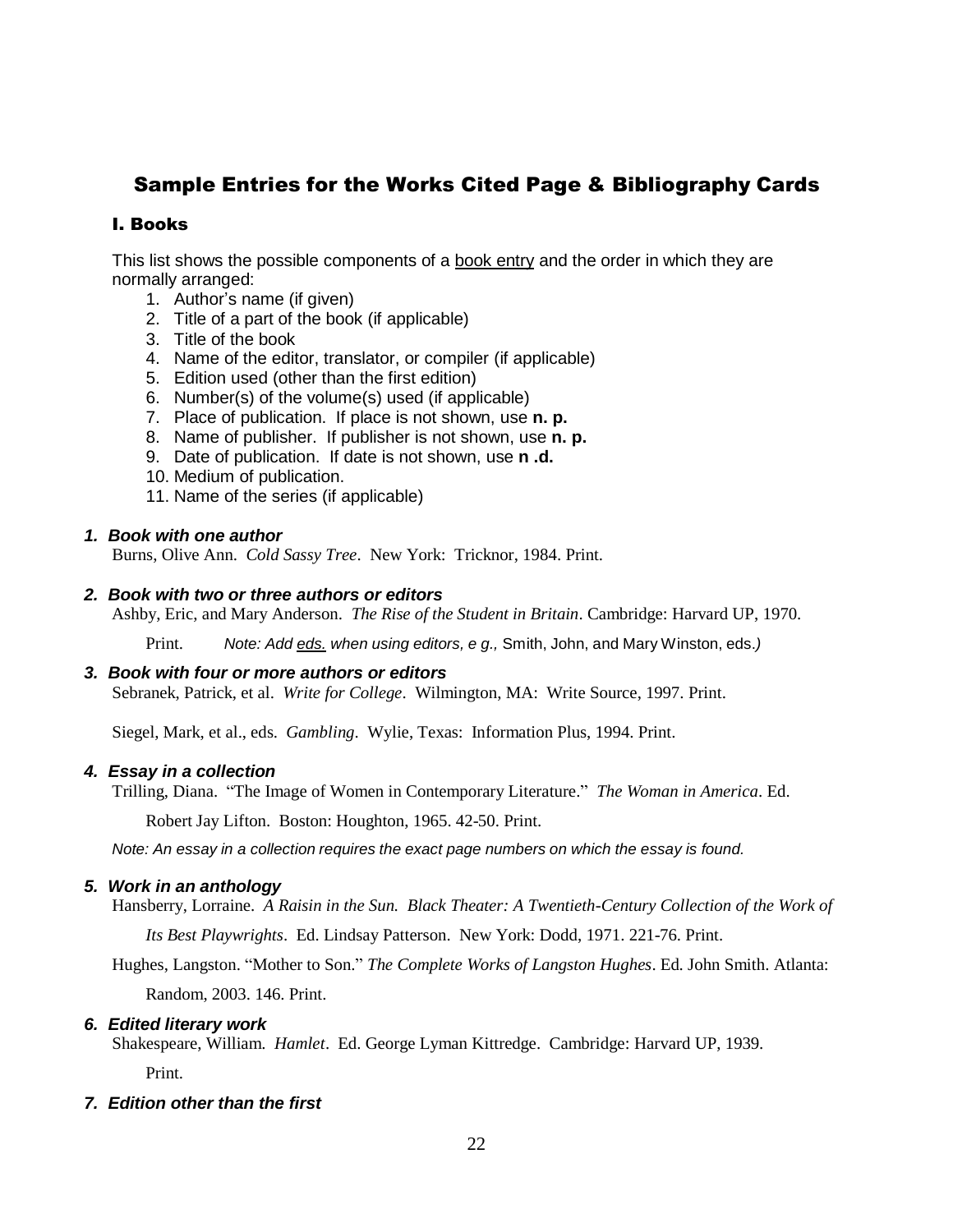Bailey, Sydney D. *British Parliamentary Democracy*. 3 rd ed. Boston: Houghton, 1971. Print.

#### *8. Translation*

Hesse, Hermann. *Beneath the Wheel*. Trans. Michael Roloff. New York: Farrar, 1968. Print.

#### *9. Introduction, preface, foreword, or afterword*

Howe, Irving. Introduction. *Oliver Twist*. By Charles Dickens. New York: Bantam, 1982.

ix-xix. Print.

#### *Note: When the author of the book and the author of the introduction, preface, or afterword are the same person, write the entry this way:*

Borges, Jorge Luis. Foreword. *Selected Poems, 1932-1967*. By Borges. Ed. Norman Thomas Di

Giovanni. New York: Delta-Dell, 1973. xv-xvi. Print.

#### *10. Book in a series*

Wright, Reg, ed. *Women Writers*. New York: Cavendish, 1989. Print. Great Writers of the English

Language Series 8.

#### *11. Essay in a book that is a series (such as Taking Sides and Opposing Viewpoints)*

Centerwall, Brandon S. "Television and Violent Crime." *Taking Sides: Clashing Views on Controversial*

*Issues in Childhood and Society*. Eds. Robert L. DelCampo and Diana S. DelCampo. Guilford, CT:

Duskin, 2003. Print. 180-187.

#### *12. Signed article in a reference work*

Trainen, Isaac N., et al. "Religious Directives in Medical Ethics." *Encyclopedia of Bioethics*. Ed.

Warren T. Reich. Vol. 4. New York: Free, 1978. Print.

*Note: If the article is unsigned, use the title of the article as the lead to the entry.*

#### *13. Reprinted articles or essays in a reference book (for example,* **Gale sources***)*

- Give the original source information (where did article or essay *originally appear*?) as stated in the volume you are using. This information is often at the end of the article or essay.
- Add *Rpt. in* (which stands for *Reprinted in*)
- Follow this with the bibliographic information for the actual reference book *you have in hand*.

#### **Examples of reprinted materials:**

Bodenheimer, Rosemarie. "Jane Eyre in Search of Her Story." *Modern Critical Views: The*

*Brontes*. Ed. Harold Bloom. New York: Chelsea, 1987. 155-168. Rpt. in *Nineteenth*

*Century Literature Criticism*. Ed. Laurie Lanzen Harris. Vol. 6. Detroit: Gale, 1988. Print. 405-06.

Chalmers, Hunter. "Thoreau's Wladen." *Modern Literary Studies*. 12.7 (2003): 12-27. Rpt. in

*Contemporary Literary Criticism*. Ed. Deborah A. Stanley. Vol. 99. Detroit: Gale, 1997. Print. 183-84.

#### *14. Work of more than one volume*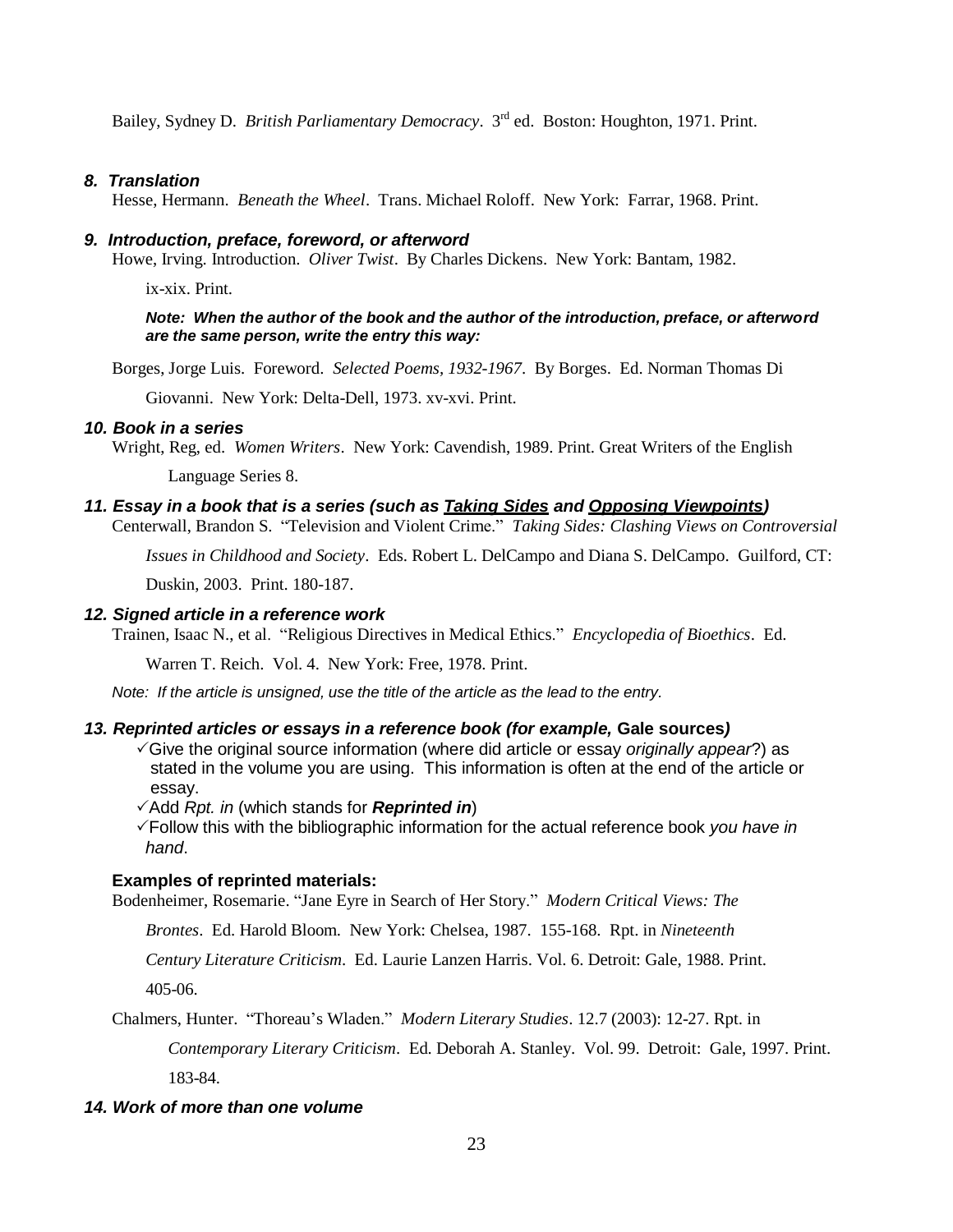**A. Using one volume of a multi-volume work**: State the number of the volume; give publication information for that volume alone. Give only page numbers when you refer to that work in the text. The parenthetical documentation gives the author and page.

#### **Example:**

Doyle, Arthur Conan. *The Oxford Sherlock Holmes*. Ed. Owen Dudley Edwards. Vol. 8. New York:

Oxford UP, 1993. Print.

**B. Using two or more volumes of a multi-volume work**: State the total number of volumes before the publication information. Specific references to volume and page numbers belong in the text.

#### **Example:**

The parenthetical documentation should look like this: (Doyle 3: 212-13).

Doyle, Arthur Conan. *The Oxford Sherlock Holmes*. Ed. Owen Dudley Edwards. 9 vols. New York:

Oxford UP, 1993. Print.

#### *15. Two or more works by the same author*

Give the author's name in the first entry only; thereafter, type three hyphens in place of the name followed by a period.

Lehan, Richard D. *F. Scott Fitzgerald and the Craft of Fiction*. New York: Viking, 1966. Print.

---. Of *Heroic Proportions in Literature of the Twentieth Century*. New York: Viking, 1967. Print.

#### *16. Indirect source*

Cite the work that contains the indirect quotation, not the original speaker.

#### **Example:**

Samuel Johnson admitted that Edmund Burke was an "extraordinary man" (qtd. in Boswell 450).

The Works Cited entry is as follows:

Boswell, James. *The Life of Johnson*. Eds. George Birkbeck Hill and L. F. Powell. Vol. 6.

Oxford: Clarendon, 1950. Print.

#### *17. Work by a corporate author*

American Medical Association*. You and Your Health*. Washington: Jossey, 1982. Print.

#### *18. Source without an author's name*

*A Guide to Australia*. Sydney: Australian Information Service, 1982. Print.

#### *19. Pamphlets and bulletins*

Chafee, Paul, Jr. *Freedom of Speech and Press*. New York: Carrie Chapman Memorial Fund, 1970.

Print.

League of Women Voters of the United States. *Choosing the President*. Publication No 301.

Washington, 1994. Print.

#### *20. Sacred texts*

*The Holy Bible: New Living Translation*. New York: Doubleday, 1996. Print.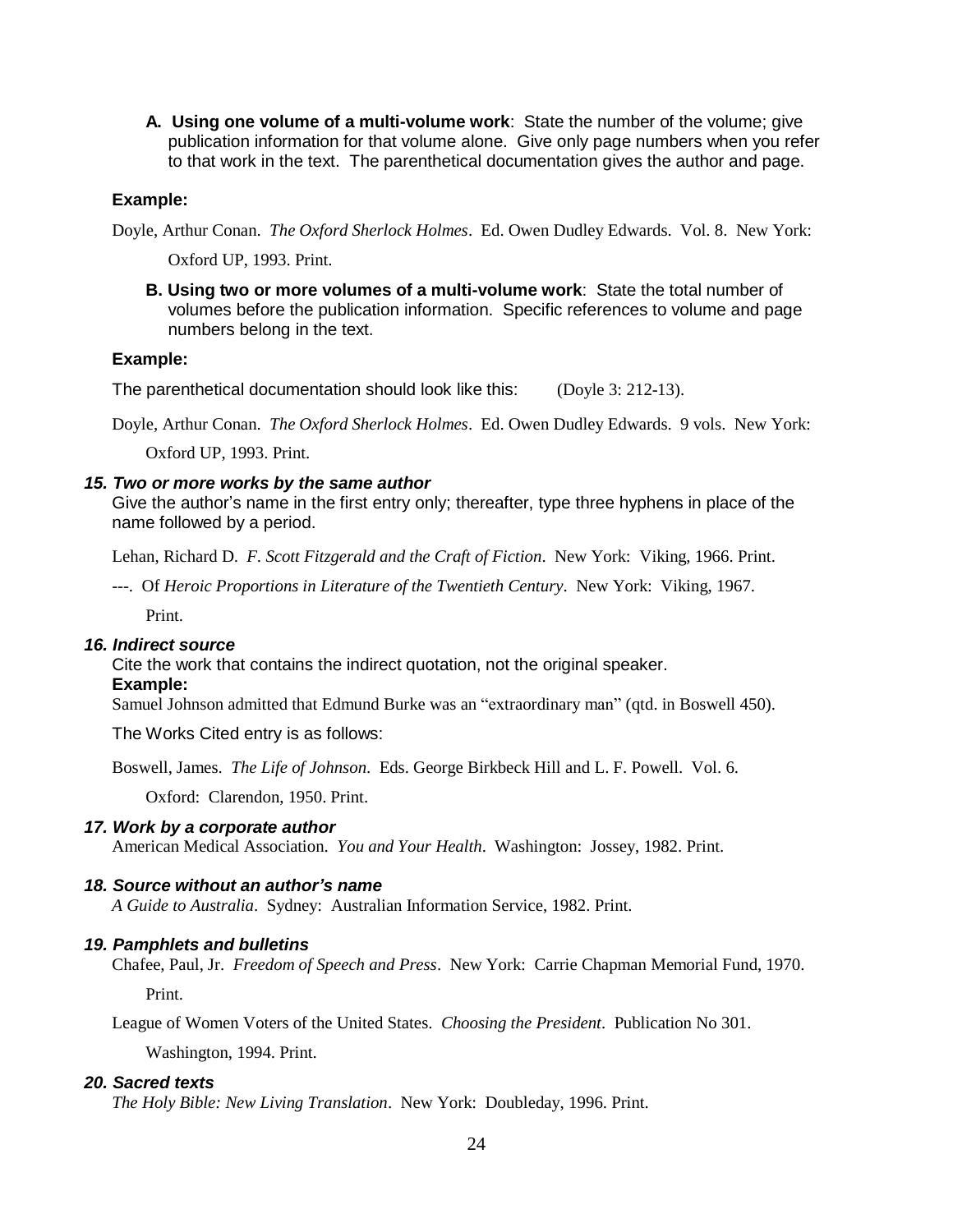*Note: The titles of sacred texts are not underlined in the text of the paper, even though they are underlined on the Works Cited page and in parenthetical documentation.*

#### II. Other Sources

#### *21. Interviews*

Burns, Olive Ann. Interview. *New York Times* 20 Jan. 1981, late ed.: D-2. Print.

Tremont, Suzanne. Personal Interview. 23 June 1998. Print.

#### *22. Lectures, speeches, and addresses*

Obama, Barack Hussein. State of the Union Address. The United States Congress. Washington. 25 Jan.

2011.

#### *23. Film or Video*

*The Odyssey*. Dir. Andrei Konchalovsky. Perf. Armand Assante, Greta Scacchi, Geraldine Chaplin, and

Christopher Lee. Miramax. 1997. Film.

#### *24. Works of art and music*

Beethoven, Ludwig van. Symphony no. 7 in A, op. 92. Compact Disc.

Dali, Salvador. *The Persistence of Memory*. Museum of Modern Art, New York.

#### III. Periodicals

This list shows the possible components of an entry for an article in a periodical and the order in which they are normally arranged.

- 1. Author's name
- 2. Title of the article, in quotation marks
- 3. Title of the periodical, underlined
- 4. Series number or name (if applicable)
- 5. Volume number (for a scholarly or literary journal)
- 6. Issue number (if applicable)
- 7. Date of publication
- 8. Edition (for newspaper, if given)
- 9. Page number(s)
- 10. Medium of publication

**Page numbers**: For articles appearing on consecutive page numbers, give the range of pages (e.g., 217-26). When the pages are not consecutive, give the number of the first page followed by a plus sign (e.g., 12+). When giving a range of numbers, give the second number in full for numbers through 99 (e.g., 21-48). For larger numbers, give only the last two digits of the second number unless more are necessary (e.g., 103-04, 395-401).

**Dates:** Use abbreviations for the names of all months except May, June, and July. If the magazine is published monthly, give just the month and year.

*25. Article in a monthly magazine* **Newspapers:** Follow the guidelines above but also include the section letter when giving page the page number(s). numbers. If an edition is specified in the masthead, include that information after the date and before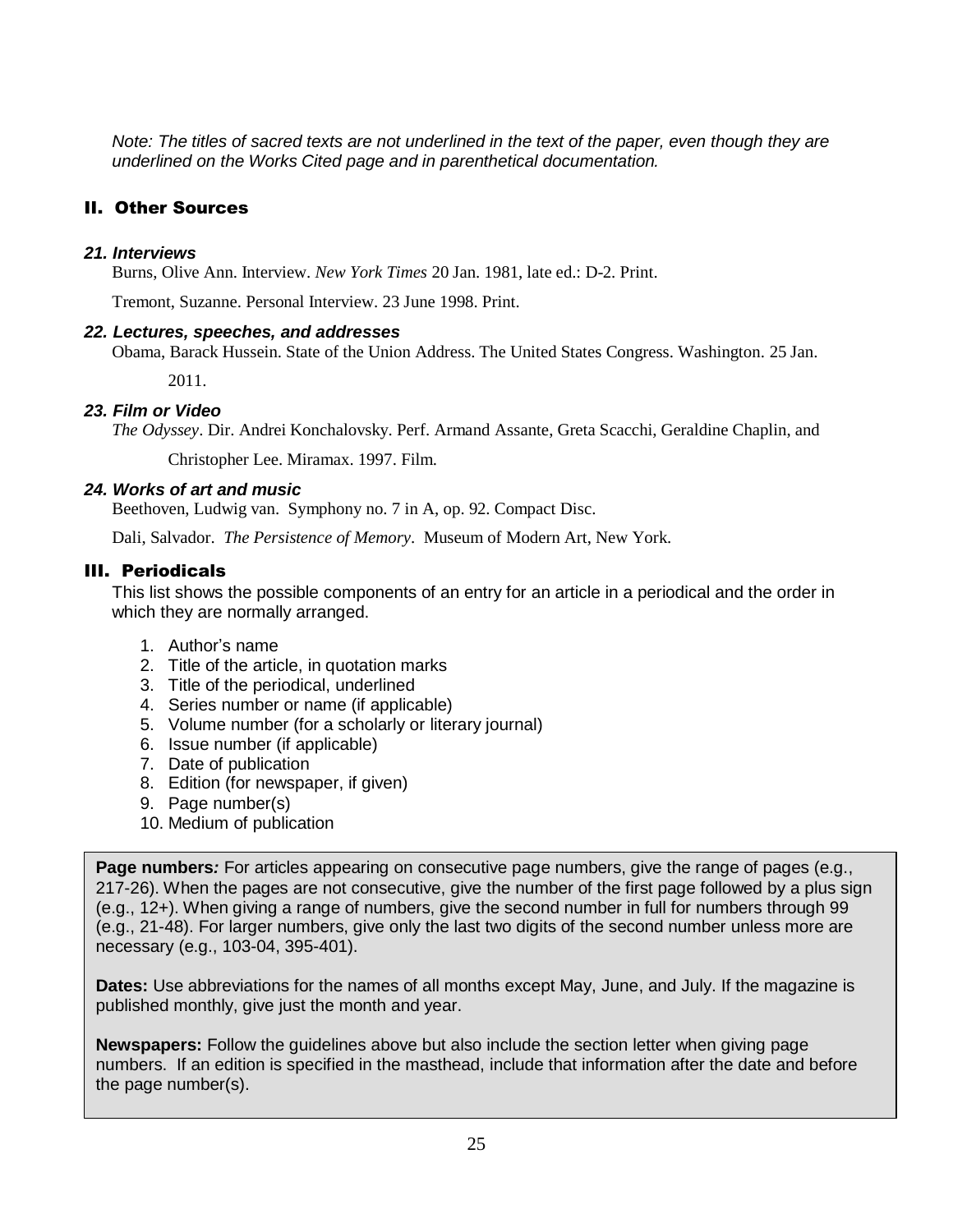#### *26. Article in a weekly or biweekly magazine*

Elson, John T. "Much Ado." *Time* 19 Jan. 1976: 17. Print.

#### *27. Signed newspaper article that appears on a single page*

Turner, Renee D. "Habitat for Humanity: Homes Built with Love." *Atlanta Journal-Constitution* 10 June

2005, final home ed.: 3A. Print.

#### *28. Unsigned newspaper article that appears on non-consecutive pages (No edition specified in masthead.)* "High Court Upholds Regional Banking." *Atlanta Journal-Constitution* 11 Mar. 2006: B2+. Print.

#### *29. Editorial in a newspaper Signed:*

Buckley, William F. "Lessons of the Argentine: Beware Hasty Judgment." Editorial. *Atlanta Journal-*

*Constitution* 10 Jan. 2003, final home ed.: 11A.

#### *Unsigned:*

"Facing the Future: America's Immigration Crisis." *Arizona New Republic* 15 Nov. 2005: A17.

#### *30. Book review*

Johnson, Paul A. "A Leap in Time." Rev. of *Centennial*, by James Michener. *New Yorker* 21 Oct. 1981:

121-22.

#### *Articles in scholarly or literary journals*

#### *31. Articles in journals with pages numbered continuously throughout the year*

Aldridge, A.O. "The Sources of *Hamlet*." *New England Quarterly* 27 (1954): 388-91.

Note: The number "27" refers to the volume number: 1954 is the year the volume was published.

#### *32. Articles in journals with pages numbered separately for each issue*

Williams, Gary. "How Do You Move the Mountain in the Classroom?" *NEA Journal* 55.3 (1966): 34-36.

*Note: The 55.3 refers to volume 55, issue number 3.*

#### IV. Internet Sources

Note: When a web address in a works cited entry must be divided at the end of a line, break it after a *slash. Do not insert a hyphen.*

#### *Internet Sources with NO print information:*

Simply record the following and put it in correct bibliographic format.

- 1. Author's name
- 2. Title of the document
- 3. Title of the site, underlined
- 4. Name of the editor of the scholarly project or database
- 5. Date of the electronic publication or last update
- 6. Name of the institution or organization sponsoring or associated with the site
- 7. Medium
- 8. Date you accessed the source

\*If an item is not given, omit it and move on.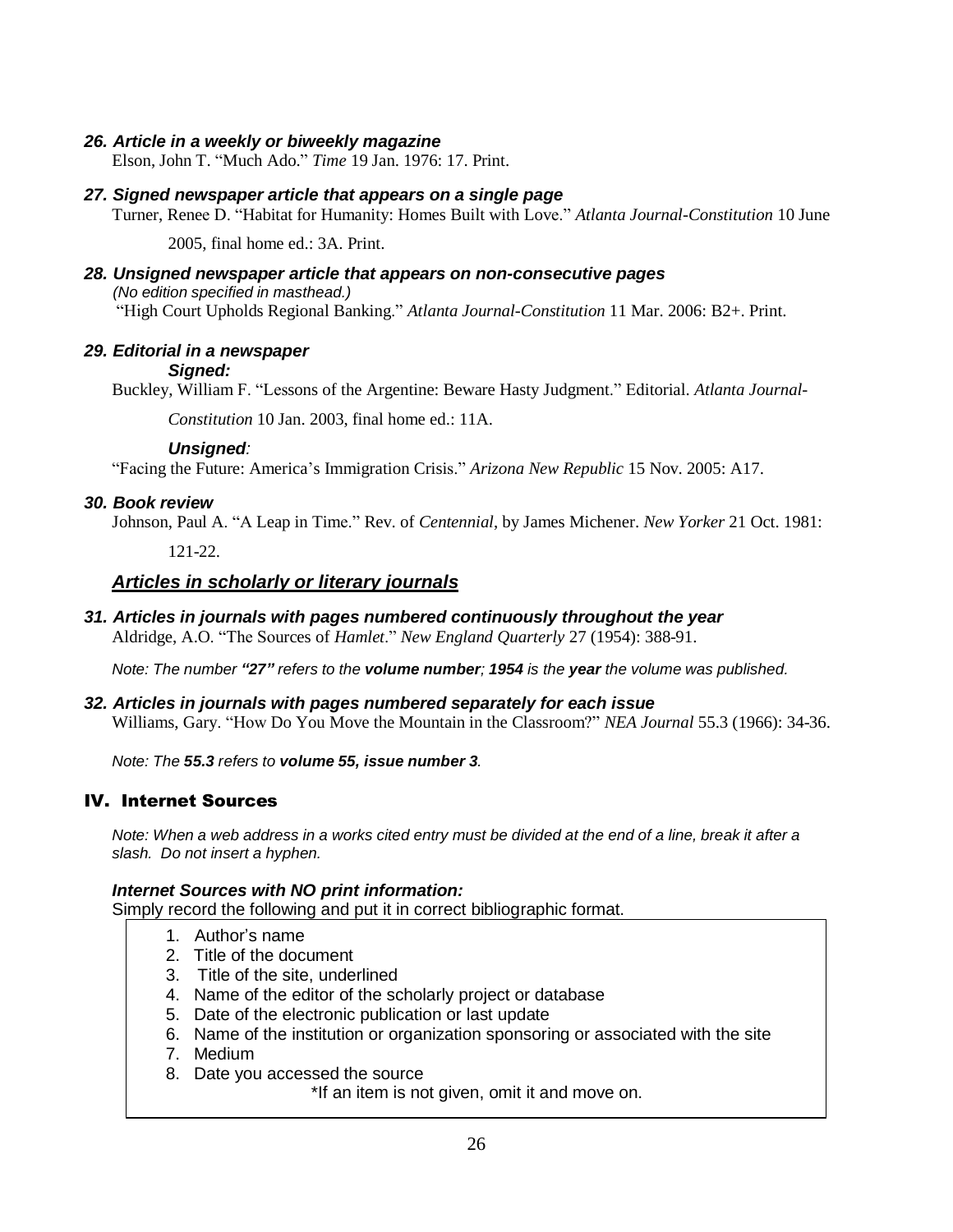#### *33. An entire website*

Peterson, Susan Lynn. *The Life of Martin Luther*. 1999. Web. 9 Mar. 2001.

#### *34. Short work from a website*

Shiva, Vandana. "Bioethics: A Third World Issue." *NativeWeb*. Web. 15 Sept. 2001.

#### *35. Online book*

Rawlins, Gregory. *Moths to the Flame*. Cambridge: MIT P, 1996. Web. 3 Apr. 2001

#### *36. Part of an Internet book*

Adams, Henry. "Diplomacy." *The Education of Henry Adams*. Boston: Houghton,

*Bartleby.com: Great Books Online*. 1999. Web. 17 Feb. 2003.

#### *Internet sources with print publication information:*

| First, write the appropriate bibliography for<br>the original source:                                                                                                                                                                                                                                                                                                                                                                                                                                                       |                                                                                                                                                                                                                                                                                                                                                                                                         |                                                                                                                                                                                                                                                                                                                                                                               |                          |
|-----------------------------------------------------------------------------------------------------------------------------------------------------------------------------------------------------------------------------------------------------------------------------------------------------------------------------------------------------------------------------------------------------------------------------------------------------------------------------------------------------------------------------|---------------------------------------------------------------------------------------------------------------------------------------------------------------------------------------------------------------------------------------------------------------------------------------------------------------------------------------------------------------------------------------------------------|-------------------------------------------------------------------------------------------------------------------------------------------------------------------------------------------------------------------------------------------------------------------------------------------------------------------------------------------------------------------------------|--------------------------|
| <b>Books</b>                                                                                                                                                                                                                                                                                                                                                                                                                                                                                                                |                                                                                                                                                                                                                                                                                                                                                                                                         |                                                                                                                                                                                                                                                                                                                                                                               | <b>Print Periodicals</b> |
| 1. Author's name (if given)<br>2. Title of part of the book (if applicable)<br>3. Title of the book<br>4. Name of the editor, translator, or compiler<br>5. Edition (if other than the first)<br>Number(s) of the volume(s) used (if<br>6.<br>applicable)<br>7. Name of the series (if applicable)<br>8. Place of publication<br>(if not given write N.p.)<br>9. Name of the publisher<br>(if not given write n.p.)<br>10. Date of publication<br>(if not given write n.d.)<br>11. Page numbers (if applicable) (for a book |                                                                                                                                                                                                                                                                                                                                                                                                         | 1. Author's name<br>2. Title of the article<br>3. Name of periodical<br>4. Series number or name (if relevant)<br>Volume number (for a scholarly journal)<br>5.<br>Issue number (if supplied)<br>6.<br>7.<br>Date of publication<br>8. Edition<br>9. Page numbers<br>If an item is not given or does not apply to the<br>source at hand, omit it and move to the next<br>one. |                          |
| Then supply the<br>following information                                                                                                                                                                                                                                                                                                                                                                                                                                                                                    | 1. Title of the site, underlined<br>Name of the editor of the scholarly<br>2.<br>project or database<br>3. Date of the electronic publication or last<br>update<br>4. Name of the institution or organization<br>sponsoring or associated with the site<br>5. Date you accessed the source<br>6. Network address or URL (in angle<br>brackets $\lt$ >)<br>* If information is not given, omit the item. |                                                                                                                                                                                                                                                                                                                                                                               |                          |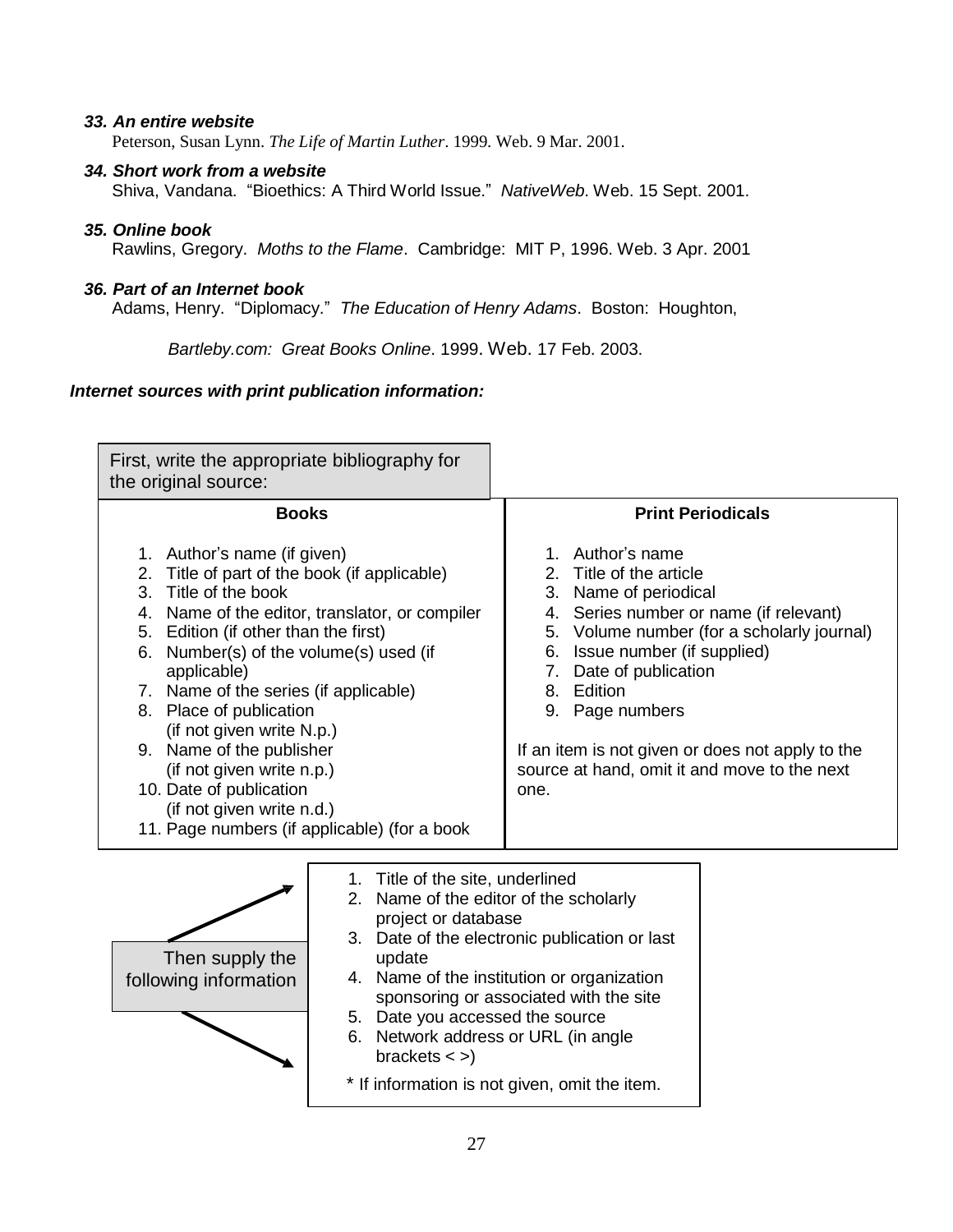#### *37. Article in an online periodical:*

When citing an online article, follow the guidelines for printed articles, giving whatever information is available in the online source. End the citation with your date of access and the URL.

Dane, Gabrielle. "Reading Ophelia's Madness." *Exemplaria* 10.2 (1998). Web. 22 June 2002.

#### *38. Work from a Service***:**

The following citations are for articles retrieved through Cobb County School District subscription services, such as Electric Library, Gale, Galileo, Encyclopedia Britannica, Opposing Viewpoints, EBSCOhost, and SIRS Knowledge Source.

*Note: Give the name and location of the library through which you retrieved the article. Place this information between the name of the service and the date of access.*

Darnovsky, Marcy. "Embryo Cloning and Beyond." *Tikkun* July-Aug. 2002: 29-32.

*Academic Search Premier*. EBSCOhost. Web. 1 Nov. 2011.

Johnson, Kirk. "The Mountain Lions of Michigan." *Endangered Species Update* 19.2

(2002): 27+. *Expanded Academic Index*. InfoTrac. Web. 26 Nov. 2002.

Baker, James P. "Why It's No Go." *Critical Essays on William Golding*. Ed. Harold Bloom. Boston: Hall,

1988. 22-31. *Discovering Collection*. Gale. Web. 25 Mar. 2006.

#### Writing the Final Copy

As you begin your final copy, pay careful attention to editing, following the rules of effective writing as you would in any essay. Employ sentence variety; parallelism; effective and varied diction; clear, correct punctuation; active, rather than passive, voice; proper spelling; and correct sentence structure.Crafting a Title

Giving the essay a title completes it and lends interest. As any researcher trying to locate and assess sources by browsing titles will tell you, titles are extremely important. A good title is one that both informs and interests the reader.

 $\checkmark$  Add interest to the title with an especially vivid and telling word or a short phrase from the literary work.

**Example: "**Out, out brief candle!": Symbolism in *Macbeth*

 $\checkmark$  Use a bit of word play **Examples:** "Tintern Abbey" and the Art of Artlessness A Rose for "A Rose for Emily"

#### **Other guidelines:**

- $\checkmark$  Be sure to punctuate the title correctly. Capitalize the first and last words of the title and all other words except for articles (*a, an, the*), prepositions (*to, between*, *in, about*), and coordinating conjunctions (*and, but, or*).
- $\checkmark$  **Do not** put your title in quotation marks.
- $\checkmark$  Do not underline or italicize your title.
- $\checkmark$  Do use quotation marks or underlining if you include the title of a published work in your title.

#### **Examples: Rhyme and Rhythm in Robert Frost's "Mending Wall"**

**Symbolism in** *1984*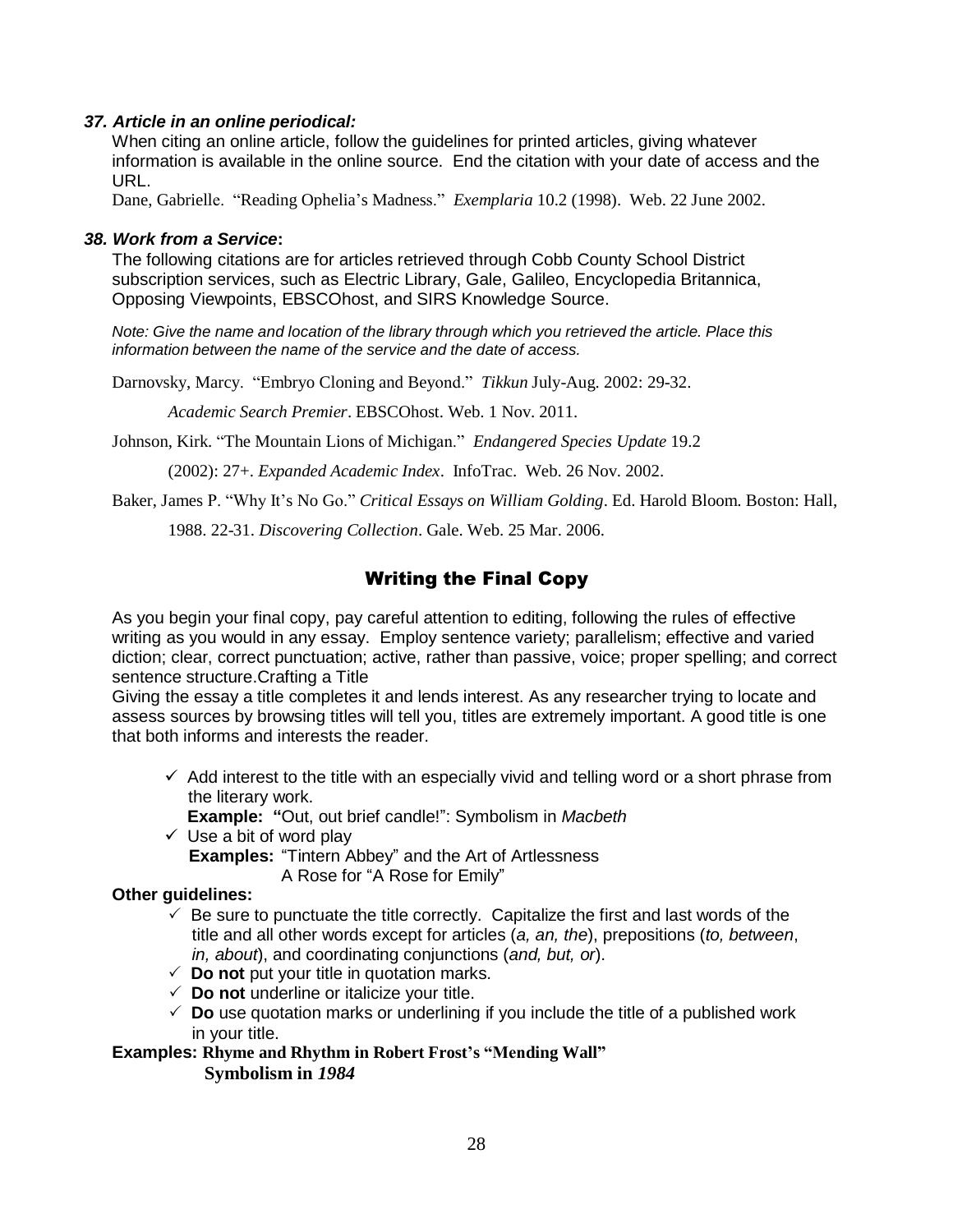#### Format for the Research Paper

*(See the sample paper at the end of this booklet for correct formatting.)*

- 1. Double-space throughout the formal outline, the research paper, and the Works Cited page.
- 2. Type the research paper in standard 12 point Times New Roman (or the teacher's preference).
- 3. Use margins of one inch at the top, bottom, and on both sides.
- 4. Do not prepare a title page; use a heading with your name, teacher's name, course name, and date (double-spaced) on separate lines of the first page in the top left-hand corner of the paper.
- 5. Center the title on the first page. Do not underline, use quotation marks, or type in all caps.
- 6. Indent the first word of each paragraph one-half inch or five spaces (tab once).
- 7. Use the *Header and Footer* tool listed under *View* on the toolbar to type your last name with a space at the end; then use the automatic pagination in MS WORD. Right align the header.
- 8. Do not put a page number on the outline; it is not page one of the paper.
- 9. Do not justify the right margin of the research paper.
- 10. Indent block quotations one inch or ten spaces (tab twice).
- 11. Proofread, edit, and revise each page several times before printing and submitting the final paper to the teacher. The final research paper should be free from visible errors.

#### Proofread Research Paper

- $\checkmark$  Punctuate your title correctly by capitalizing the first and last words of the title and all other words except for articles, prepositions, and coordinating conjunctions. Do not underline, italicize, or place quotation marks around the title. Do use appropriate punctuation for the title of a published work if it is part of your title.
- $\checkmark$  Write an effective opening with a strong thesis statement.
- In literary analysis, use present tense: Romeo's decision indicates*.* . . .
- $\checkmark$  When discussing historical context, use past tense: Hemingway died in 1961.
- $\checkmark$  The first time you name the author of a work, give the author's first and last name. For all subsequent references, use only the author's last name. Omit formal titles, such as Mr., Mrs., or Miss.
- $\checkmark$  Never refer to an author by first name.
- $\checkmark$  In literary analysis, give the author's name and the title of the work(s) in your introductory paragraph.
- Write only in third person. Use *he, she, they, it*.
- Do not use first or second person (*I think*, *in my opinion*, *you, your, our, we, us)*
- Do not use contractions (*can't*) or slang (*a lot*) or vague diction (*seems* or *thing*).
- $\checkmark$  Use transitions to move smoothly from one paragraph to another.
- $\checkmark$  Do not make self-conscious references to your paper, such as "In the following paragraphs, it will be shown" or "As mentioned before."
- $\checkmark$  Write clear topic sentences for each paragraph.
- $\checkmark$  Avoid plot summary in literary analysis, except when needed to support, explain, or clarify an idea.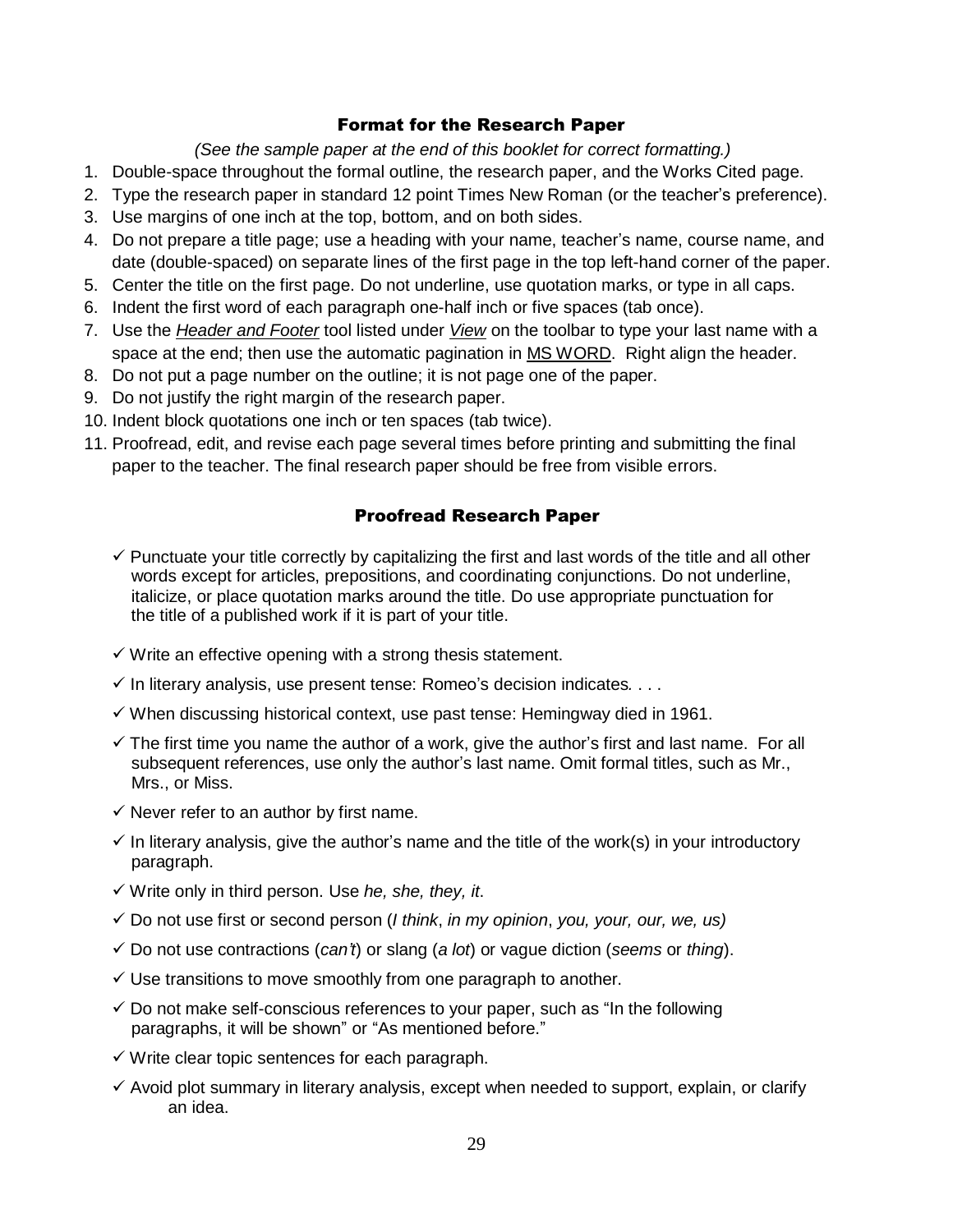- $\checkmark$  Use quotations sparingly.
- $\checkmark$  Correctly integrate and internally document all paraphrases and quotations.
- $\checkmark$  Be sure to have a lead-in for all quotations.
- $\checkmark$  Remember to block quote where appropriate.
- $\checkmark$  Make sure that all sources cited in the paper are listed alphabetically on the Works Cited page and that all sources listed on the Works Cited page have been used in the paper.
- $\checkmark$  Write an effective conclusion that lends finality to the paper while reaffirming its thesis.
- $\checkmark$  Use proper format, including one-inch margins and double-spacing.
- $\checkmark$  Check for correct usage, grammar, spelling, punctuation, and sentence structure errors.
- $\checkmark$  Revise when necessary so that the final draft contains polished, insightful, and wellphrased sentences.
- $\checkmark$  Proofread your research paper one last time before you turn it in.

#### Online Resources

Purdue's Online Writing Lab (OWL) offers outreach internet services to writers around the world.

o [http://owl.english.purdue.edu](http://owl.english.purdue.edu/)

Princeton Writing Center gives an excellent overview of writing expectations and guidelines for college students.

o [http://web.princeton.edu](http://web.princeton.edu/)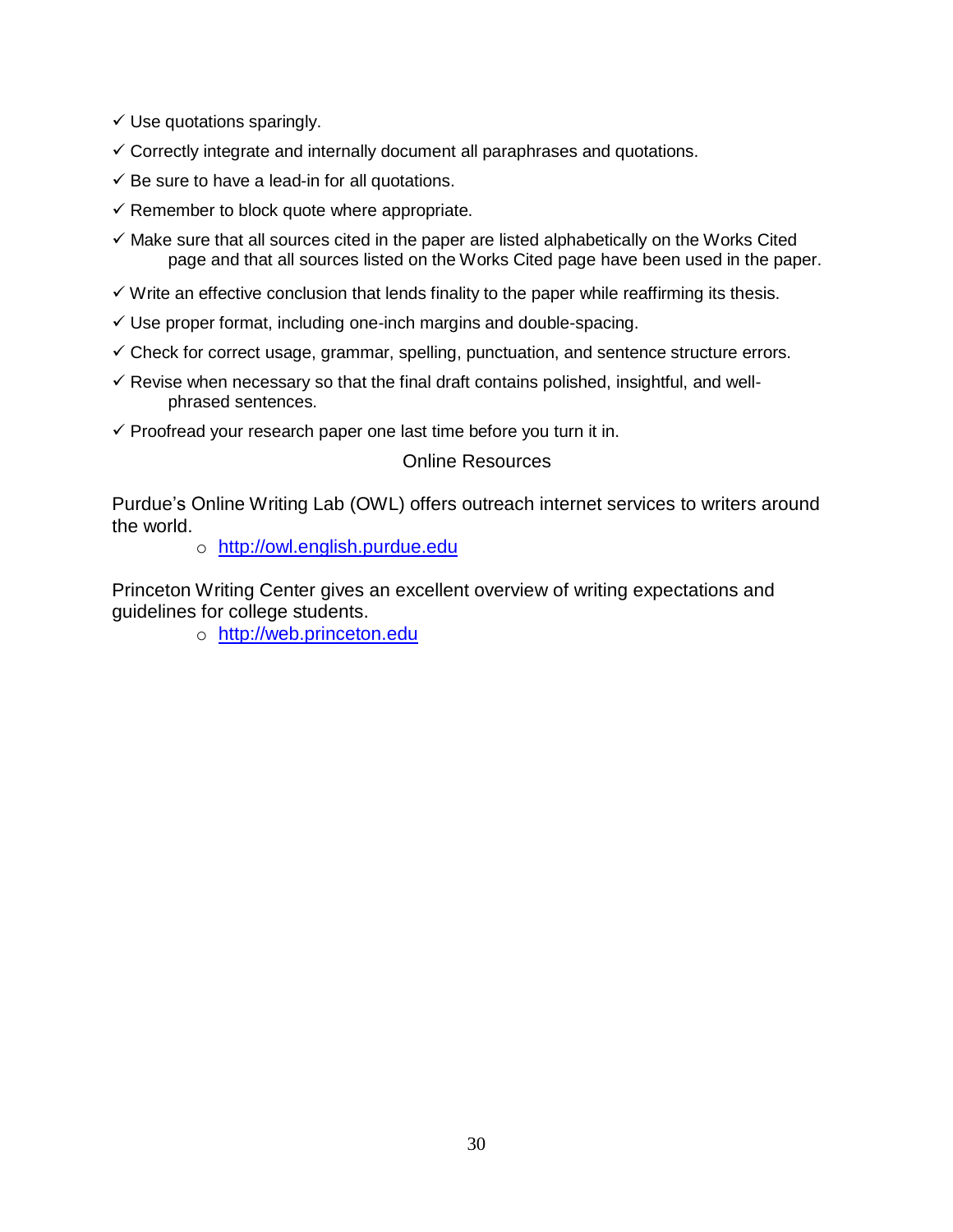# **MLA Heading** Pouria Hosseini Ms. Thompson Honors World Lit

March 17, 2012

#### **SAMPLE PAPER**

**Paper is doublespaced, size 12, TNR font**

> **Analysis of in-text citation**

**Title reflects paper's focus**

Environmental Factors: Effects on Gardening

"This concept that gardening puts you in harmony with nature is a big lie…Gardening is

**Attentiongrabber**

really about preventing nature from doing what it wants to do, which is to destroy your landscape, and gardeners know this at their core" (Marris 937). Gardeners create and maintain lawns, gardens, golf courses, and other outdoor spaces by mowing, fertilizing, watering, and raking these designed spaces ("Gardener"). In order to optimize the production and quality of a home garden, a gardener must consider the location, climate, and other conditions of the environment around in which the garden will be created. For obvious reasons, the location of the garden is of utmost importance; based on that information the gardener must choose what plants to grow and how to grow them. Creating the perfect garden requires consideration of the soil, lighting, and temperature of the location. **Background info. on topic Thesis**

**Transition and Topic Sent.**

 $\triangleright$  Soil is the source of all plant nutrition, so healthy soil is the key to healthy, disease-free plants. Different plants thrive in different environments, thus it is critical for a gardener to survey and study the soil available to him or her. As Morehouse says, "Plants are only as good as the soil in which they grow" (9). In order to have a rich, healthy lawn you must have a loamy soil. Unfortunately, it is very rare to have naturally fertile soil near your home. However, it is possible to improve your soil by using organic matter as well as natural and synthetic nutrients in order to "create better texture, porosity, friability, and fertility" (9). Not only does a healthy lawn provide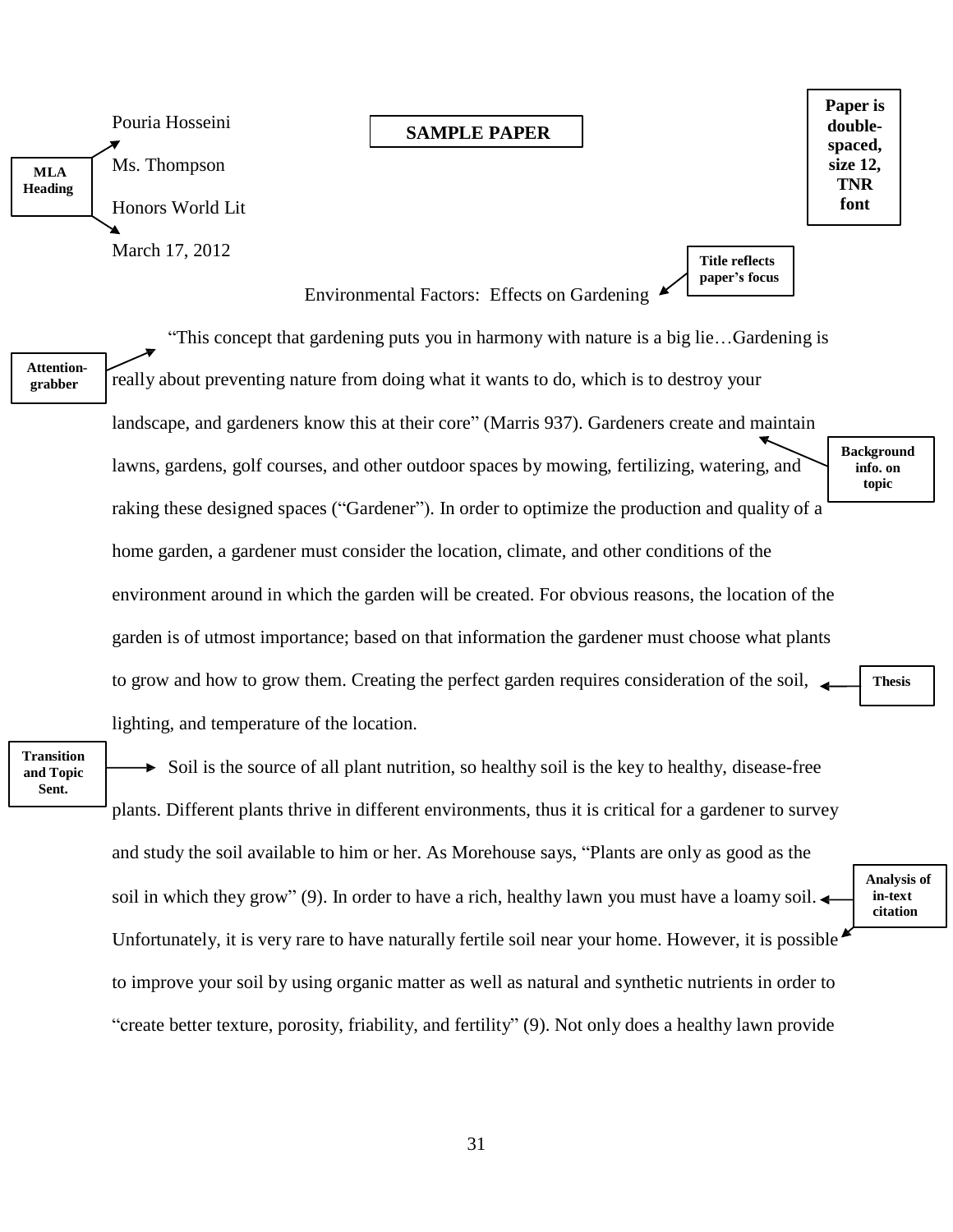productive plants, it also helps prevents issues with pests and diseases because "like humans, plants that have all their requirements met are more resistant to health problems" ("Cornell Garden Based Learning"). Most soil contains four different components: clay, salt (fine mineral particles), organic matter, and sand (Morehouse 7). All of the nutrition plants require in order to be both productive and healthy can be found in these four components of soil. There are only three nutrients/elements that need be considered for healthy garden soil: nitrogen, phosphoric acid, and potash (salt and potassium) (Rockwell 30). In order to maintain these nutritional components at a healthy level, a gardener must supplement those already existing in the soil with natural or artificial nutrition. The practice of adding plant food to the soil is called manuring. This practice is important because, even though the soil has a plentiful supply of nutrients needed for plant growth; it is not always in an easily usable form, which is why we must add those necessary nutrients in order to facilitate plant growth. By surveying and understanding the soil available, a gardener can ensure that, through the process of manuring, he or she will have the healthy soil required for a beautiful and productive garden (Royce).

Sunlight is the source of all plants' energy. It is through the process of photosynthesis that all organic energy is created. Different plants thrive under different conditions regarding lighting, which is why it is critical for the gardener to gather information concerning the amount of light which his or her garden will receive during the day. Professionals describe plants' light requirements as "full sun," "partial shade," or "deep shade." The exact definitions of these terms vary from expert to expert (Garisto 22-26). Generally, however, "full sun" is described as 6-8 hours of full sun with no shade. "partial shade", on the other hand, is defined as 2-3 hours of full sun, with the rest of the day spent in "filtered sun," or sun that is partially blocked by a large tree.

32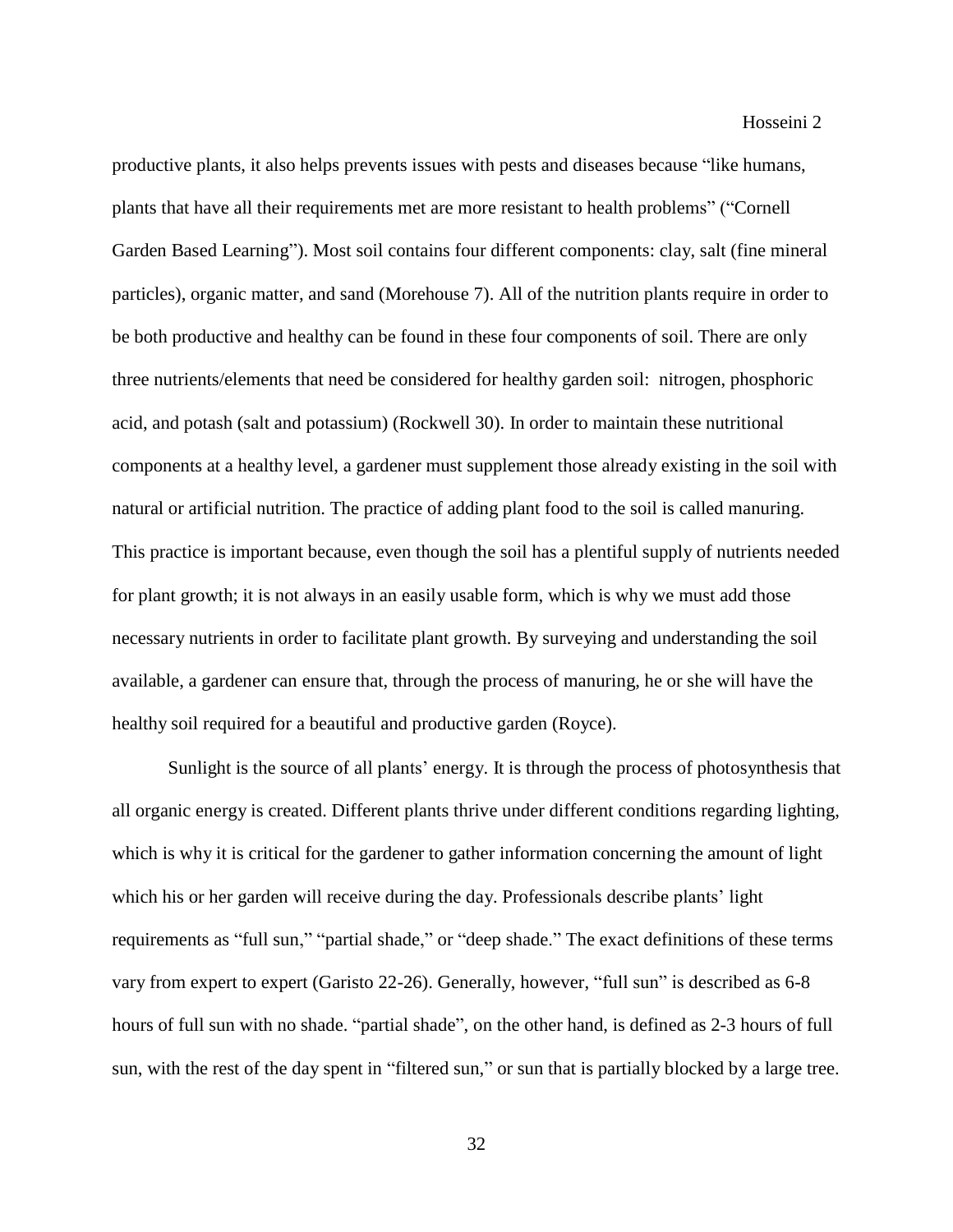#### Hosseini 3

In today's urban society, "deep shade" is easiest to find. Areas that get either no direct sunlight or filtered light throughout the day are generally classified as "deep shade." Look for areas under dense trees, or between buildings where full sun is impossible (22-26). Ideally, vegetable gardens should be placed in areas that are sunny, with at least 6 hours of direct full sun each day (Butterfield). With this information, a gardener will be able to accurately pick out the best area in which to create a productive and efficient garden.

Every plant requires a "certain temperature range as well as varying amounts of rainfall and sunlight." (Morehouse 8). Temperature affects every living thing. Through evolution and adaptation plants and animals have learned to thrive in certain climates. However, today, the world is interconnected through a global market economy. With inventions such as airplanes and the internet we are capable of trading with almost anywhere in the world. This means that one can easily get his or her hands on seeds of a native plant from South Asia or the Amazon. Unfortunately, not all plants are adapted to thrive in all conditions; therefore it is critical to study the requirements of the plants you wish to grow before you plant them. There are many methods which can be used to ensure the survival of non-native plants in different regions. A common method is through the use of a Coldframe. Coldframes are one of the most basic gardening devices. It is simply "A box that rests on the ground with a cover, either glass or plastic, that allows light to pass through." This frame acts like a miniature greenhouse, allowing heat through radiation to enter through the membrane, but preventing heat from escaping through the membrane (Garistro 114-115). An alternate, simple, and cheap option which can be used to protect your crops is by simply covering them in order the vegetables from the cold. This solution may seem elementary, however, it is very effective. Blankets, breadspreads, as well as

33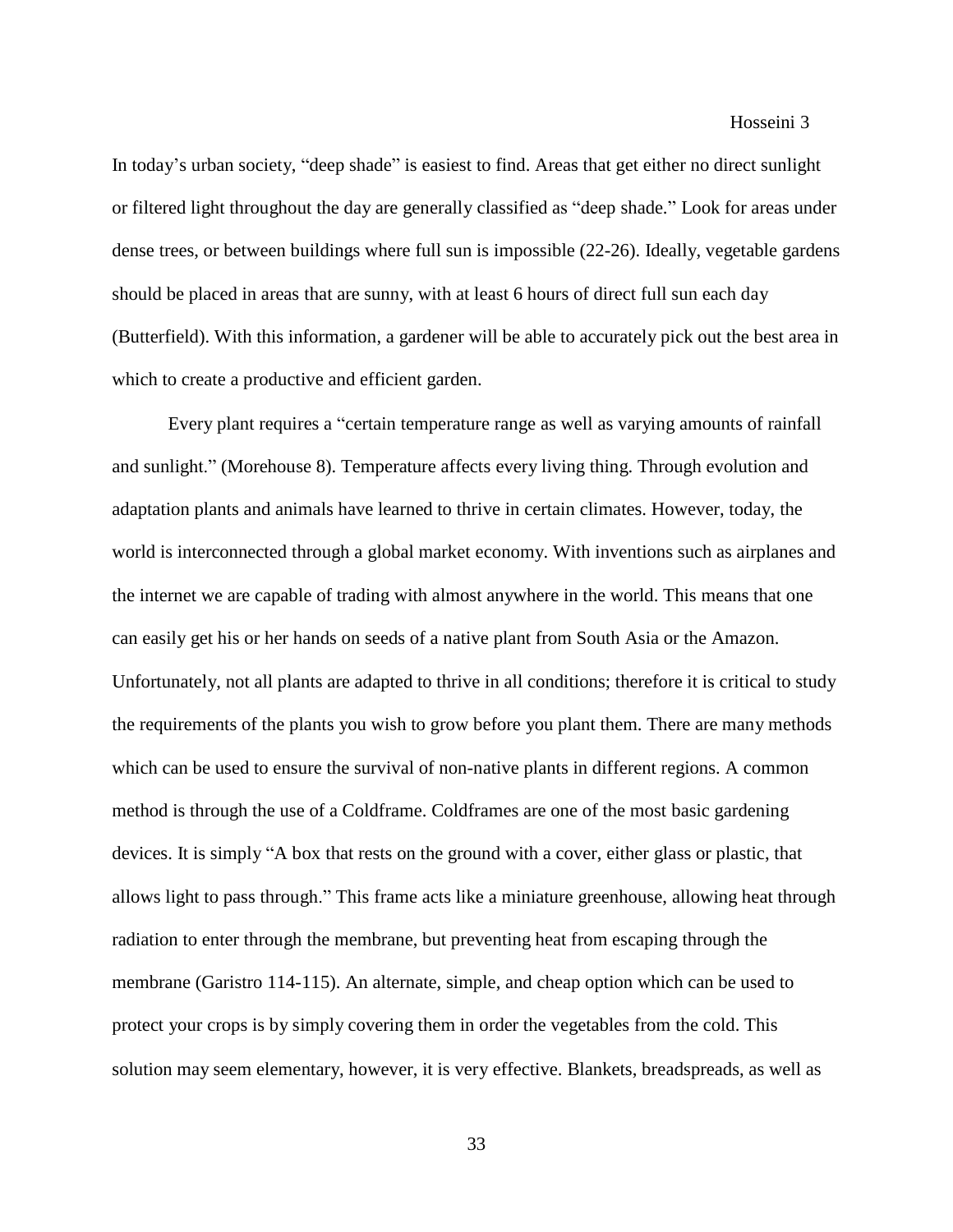plastic covers can be used. Use caution when using dark covers as these do not allow light to pass through and must only be used at night (134-135). Using methods like these, gardeners are able to control the temperature and light which affects their gardens, improving the environment in order to optimize the production of their garden.

Although soil, sunlight, and temperature are very important, there are many other factors which a gardener must consider before creating his/her garden. These include unexpected climate, drainage, and gardener responsibilities. In many placed climate is becoming more and more unexpected; "blooming, sprouting and frost times are shifting unexpectedly." As we have seen in Georgia, within the past few years unexpected weather has caused trees and flowers to bloom in January or February, and then freeze over when the weather gets cold again. In fact, last year Georgia saw a significant amount of snow in March (Marris 937-938). The effects of drainage are also very important on gardening of all scales. Especially important in Georgia due to the soil, drainage refers to the soil's ability to hold water. Well-drained soil allows water through easily, while poorly drained soil, such as clay filled soil in Georgia, keeps water in causing roots to rot (Garistro 28). Garistro goes on to explain, "The problem with clay … is that it has bonding properties – it tends to stick together. But the acids that are a byproduct of your compost pile break up the clay" (29). Therefore, it is important "to add well-composted organic matter" in order to improve drainage of heavy clay soils (28). The last important consideration gardener must consider before creating a garden, is the laborious nature of gardening. In the words of Rockwell, "Garden tools have been improved, but they are still the same old one-man affairs –doing one thing, one row at a time. Labor is still a big factor – and that, taken in combination with the cost of transporting and handling such perishable stuff as garden produce,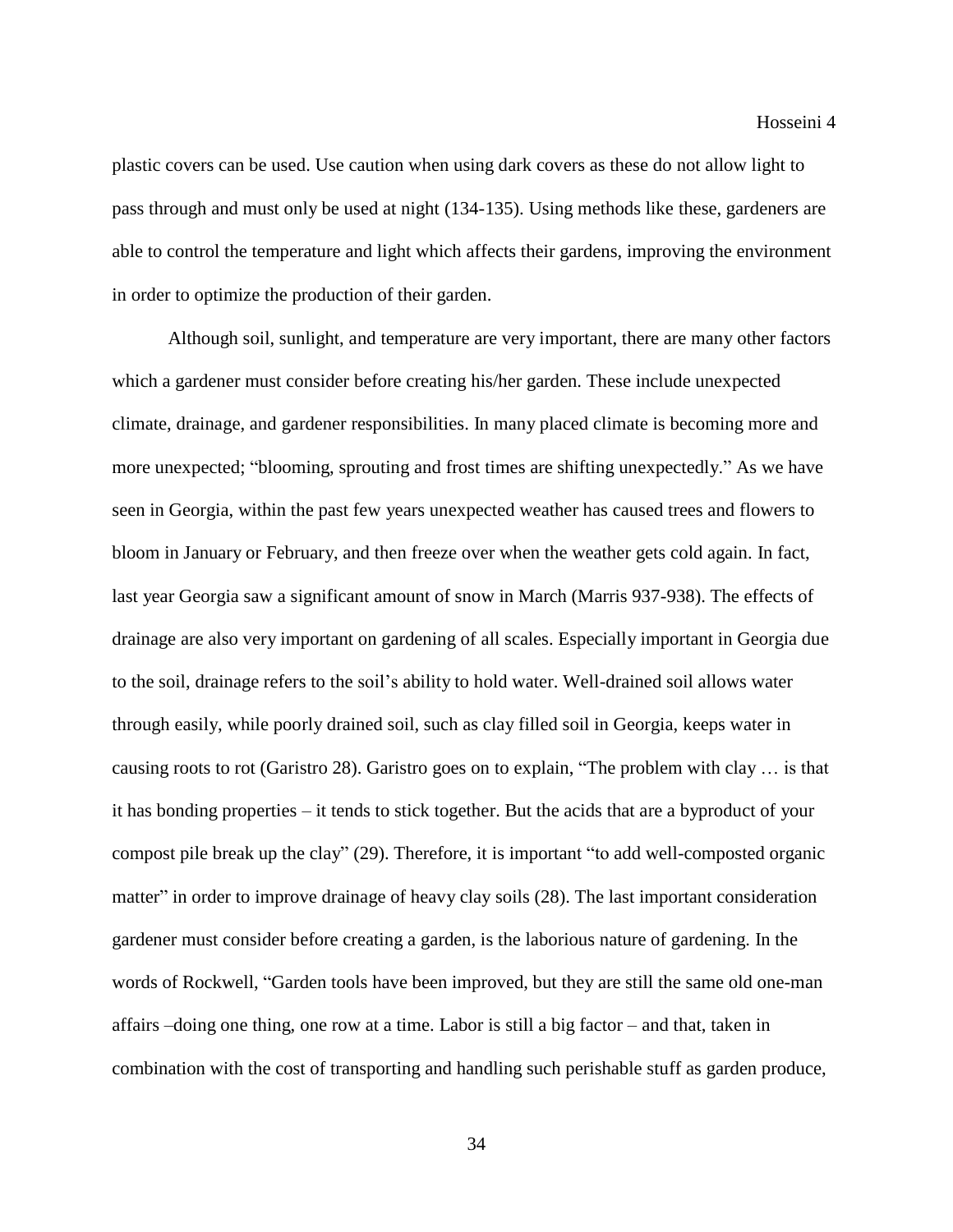explains why the home gardener can grow his own vegetables at less expense than he can buy them" (5). Before creating a garden, the gardener must make sure he/she understands what they are signing up for. Gardening is a very laborious task that takes long hours of hard work, patience, and dedication (Kalantarian). By understanding these tips, the gardener will be able to understand and prepare for the task ahead and also be ready for any unexpected events.

**Transition and concluding paragraph**

Through the consideration of the environment, a gardener will be able to create the most productive and aesthetically pleasing garden possible. The skills and techniques necessary to accomplish these tasks have been perfected over thousands of years, beginning with the earliest civilizations (Roane). Today, gardeners continue to manipulate the forces of nature to optimize their garden space. Considering location, climate, and other environmental conditions will help a gardener create a productive and aesthetically pleasing garden.